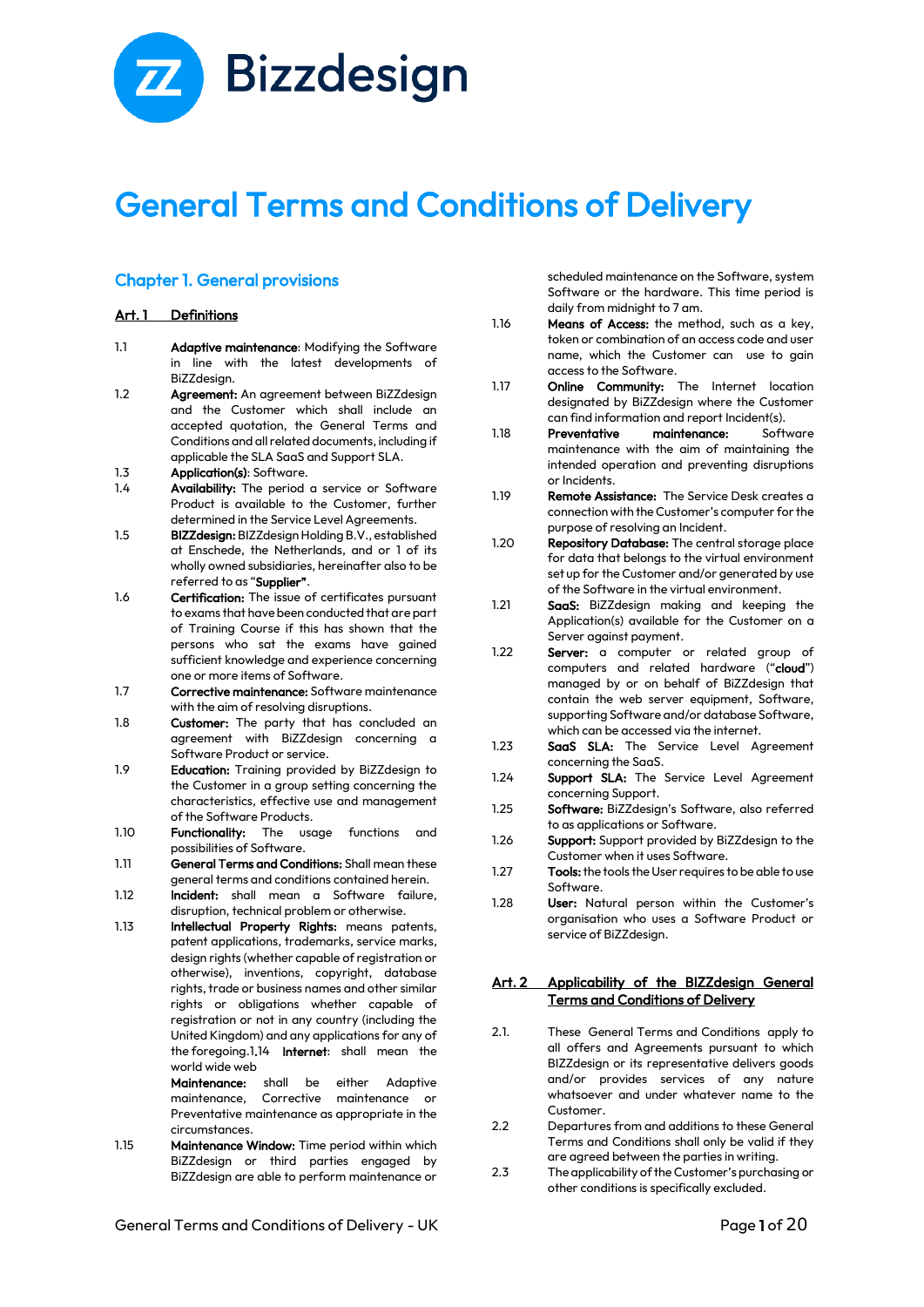

2.4 If any provision of these General Terms and Conditions is null and void or is voided, the other provisions of these General Terms and Conditions shall remain in full effect.The Supplier and the Customer shall in this case consult each other for the purpose of agreeing new provisions to replace the null and void or voided provisions.

#### Art 3 Offers

3.1 All offers and other communications of the Supplier are subject to confirmation unless the Supplier has indicated otherwise in writing. The Customer guarantees that the information that it has provided or that has been provided on its behalf to the Supplier and on which the Supplier has based its offer is accurate and complete.

#### Art 4 Assignments

- 4.1 Supplier is only bound by assignments issued in writing by the Customer and accepted in writing by Supplier. The same applies to changes or additions to assignments and agreements.
- 4.2 Changes or additions confirmed in writing by Supplier to the Customer are deemed to have been accepted by the Customer unless the Customer has objected thereto within seven (7) days after the date of the confirmation.

#### Art 5 Price and payment

- 5.1 The prices to be paid are included in the quotation or in another document agreed between the parties. The prices indicated are exclusive of taxes, levies, of any travel, transport and insurance costs. Supplier is allowed to adjust the prices after each year without such resulting in a ground for termination or dissolution.
- 5.2 The Customer is required to pay Supplier's invoices within thirty (30) days after the invoice date in the manner stated on the invoice.
- 5.3 In the event of non-payment or late payment of invoices, the Customer will be in default by operation of law without such requiring notice of default. Interest of 18% per annum will be due on the outstanding amount. Partial payments will first serve to pay outstanding interest and then to pay for outstanding invoice amounts. If the Customer does not pay or does not pay on time, Supplier will have the right to refer the claim to third parties for collection. All judicial and extrajudicial costs are for the account of the Customer. Supplier may choose to charge a collection rate of 15% for the extrajudicial collection costs or to charge the actual extrajudicial costs subject to a minimum of EUR 100.
- 5.4 If there is room for reasonable doubt on the basis of general or special facts and circumstances that the Customer will be able (to continue) to comply with its payment obligations towards Supplier, Supplier will have the right before Supplier complies any further with its obligations arising from the Agreement, to demand that the Customer provides additional security, for

example in the shape of a guarantee, bank guarantee or a security deposit. The amount thereof will not exceed the amount that will be owed by the Customer within reason over a period of twelve (12) calendar months, unless otherwise agreed. In the case of SaaS, Supplier has the right to block access to the SaaS in whole or in part seven (7) days after a prior demand for payment or notice of default, if the Customer fails to comply with any obligation arising from this Agreement or from another agreement with Supplier.

- 5.5 All prices are exclusive of turnover tax (VAT) and other levies imposed by the government which will be paid in addition at the then current rates. All prices stated by the Supplier are in euros (EUR) and the Customer must make all payments in euros.
- 5.6 The Customer may not derive any rights or expectations from a cost estimate or budget issued by the Supplier unless the parties have otherwise agreed in writing. An available budget made known to the Supplier by the Customer shall only apply as a (fixed) price agreed between the parties for the performance to be delivered by the Supplier if this has been expressly agreed in writing.
- 5.7 If, according to the Agreement concluded between the parties, the Customer consists of several natural persons and/or legal entities, each of these natural persons and/or legal entities shall be jointly and severally liable towards the Supplier for performance of the Agreement.
- 5.8 Information from the Supplier's records shall count as conclusive evidence with respect to the performance delivered by the Supplier and the amounts owed by the Customer for delivery of this performance, without prejudice to the Customer's right to produce evidence to the contrary.
- 5.9 The parties shall record the date or dates on which the Supplier shall charge the Customer for the performance agreed in the Agreement. Amounts owed must be paid by the Customer in accordance with the agreed payment terms or the payment terms stated on the invoice. The Customer may not suspend any payment and may also not set off any amounts owed.

#### Art 6 Complaints

- 6.1 The Customer is required to notify any complaints about the services that have been delivered or the amount of the invoice to the Supplier in writing and with an accurate substantiation within seven (7) days failing which the Customer will be deemed to have accepted the services delivered or the amount of the invoice. A complaint does not give the Customer the right to suspend its payment obligations.
- 6.2 If a complaint is upheld, Supplier has the right, while maintaining the Agreement, to credit an amount to be determined in mutual consultation or to perform a new (partial) delivery, or to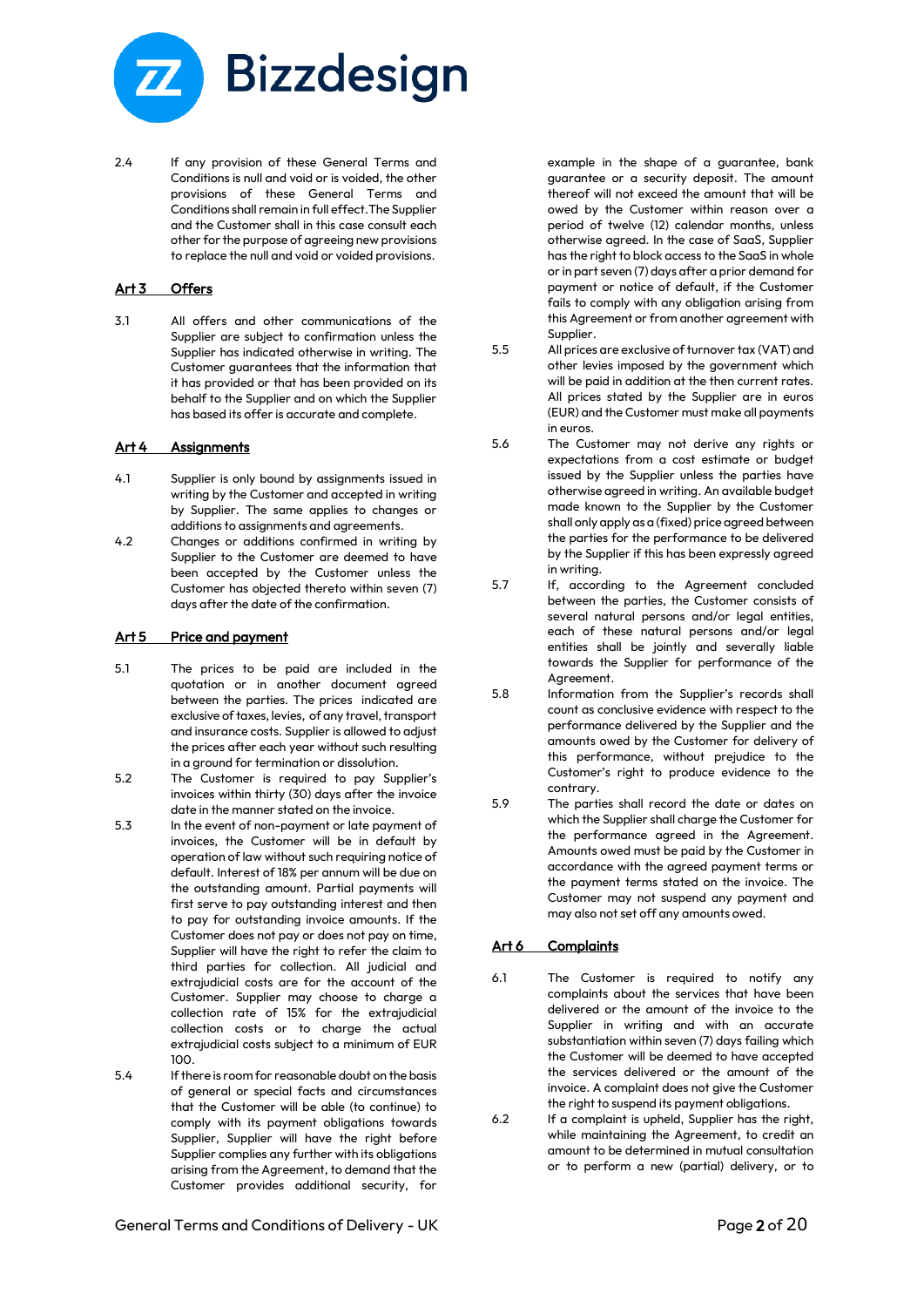

perform additional services in mutual consultation.

#### Art 7 Term, termination and cancellation of the **Agreement**

- 7.1 Agreements with Supplier are concluded for an initial term of one (1) year, unless otherwise agreed in writing. Agreements with Supplier are automatically renewed for the duration of one (1) year, unless otherwise agreed in writing. Each party has the right to terminate an agreement by means of a registered letter effective as of the end of the aforementioned term with due observance of a notice period of three (3) months before the end of the Agreement.
- 7.2 Each party has the right to terminate the Agreement if the other party commits a material breach of any term of this Agreement which breach is irremediable, or if such breach is remediable, fails to remedy that breach within a period of 30 calendar days after being notified. Termination is only possible following full and detailed written notice of default that provides a reasonable term for remedying the failure. Any payment obligation on the part of the Customer and all other obligations to cooperate on the part of the Customer or third parties to be engaged by the Customer always apply as essential obligations arising from this Agreement and shall not be affected by termination.
- 7.3 In the event of termination, in accordance with the terms in Article 7.2 above, the Supplier shall be entitled to payment for any Software provided or services rendered up until the date of termination. Where termination relates to performance of the services by the Supplier,, the value of the services already carried out by Supplier for the Customer (subject to evidence to the contrary) will be agreed between the parties or determined pursuant to Article 21. Amounts invoiced by Supplier before termination in connection with what has already been performed, implemented or delivered properly by Supplier will become immediately due and payable at the moment of termination.
- 7.4 The Customer does not have the right to terminate the Agreement early unless it is in accordance with Article 7.2 above.
- 7.5 The Supplier shall use reasonable endeavours to comply to the greatest extent possible with the terms and delivery periods and/or dates, whether or not these are firm deadlines and/or dates that it has specified or that have been agreed between the parties. The interim dates and delivery dates specified by the Supplier or agreed between the parties shall always apply as target dates, shall not bind the Supplier and shall always be indicative.
- 7.6 If a term is likely to be exceeded, the Supplier and Customer shall consult with each other about the consequences of the term being exceeded in relation to further planning.
- 7.7 In all cases, therefore also if the parties have agreed firm deadlines and delivery periods or dates, the Supplier shall only be in default as a

result of a period of time being exceeded after the Customer has declared the Supplier to be in default in writing and a reasonable term that the Customer granted to the Supplier to remedy the breach has passed. The notice of default must describe the breach as comprehensively and in as much detail as possible in order to give the Supplier the opportunity to respond adequately.

- 7.8 If it has been agreed that the work under the Agreement is to be performed in phases, the Supplier shall be entitled to postpone the start of a phase of work until the Customer has approved the results of the preceding phase in writing.
- 7.9 The Supplier shall not be bound by a date or delivery date or term or delivery period, whether or not final, if the parties have agreed an amendment to the content or scope of the Agreement (including but not limited to any additional work or a change of specifications ) or a change in approach with respect to performance of the Agreement, or if the Customer fails to fulfil its obligations arising from the Agreement or fails to do so on time or in full. The need for or occurrence of additional work during performance of the Agreement shall never constitute a reason for the Customer to give notice of termination or to rescind (in Dutch: 'ontbinden') the Agreement.
- 7.10 Either of the parties may terminate the Agreement in writing, in whole or in part, without notice of default being required and with immediate effect, if the other party is granted a moratorium, whether or not provisional, a petition for bankruptcy or insolvency is filed for the other party or the other party is liquidated or dissolved other than for restructuring or a merger of companies. The Supplier may also terminate the Agreement, in whole or in part, without notice of default being required and with immediate effect, if a direct or indirect change occurs in the decisive control of the Customer's company. The Supplier shall also be entitled to terminate the Agreement if the Customer suffers an event in a foreign jurisdiction that is similar or comparable with any of the foregoing. The Supplier is never obliged to repay any amount already received or pay any amount in compensation due to termination as referred to in this Article. If the Customer enters any form of insolvency proceedings, its right to use all products provided by the Supplier, including but not limited to the Software and websites shall immediately end, as shall its right to access and/or use the Supplier's services, without termination by the Supplier being required.

#### Art 8 Confidentiality and transfer of personnel

8.1 The Customer and Supplier must ensure that all information received from the other party (that the receiving party knows or should reasonably have known is confidential) shall be kept secret. This duty of confidentiality shall not apply to the Supplier if and insofar as the Supplier is required to provide the information concerned to a third party in accordance with a court decision or a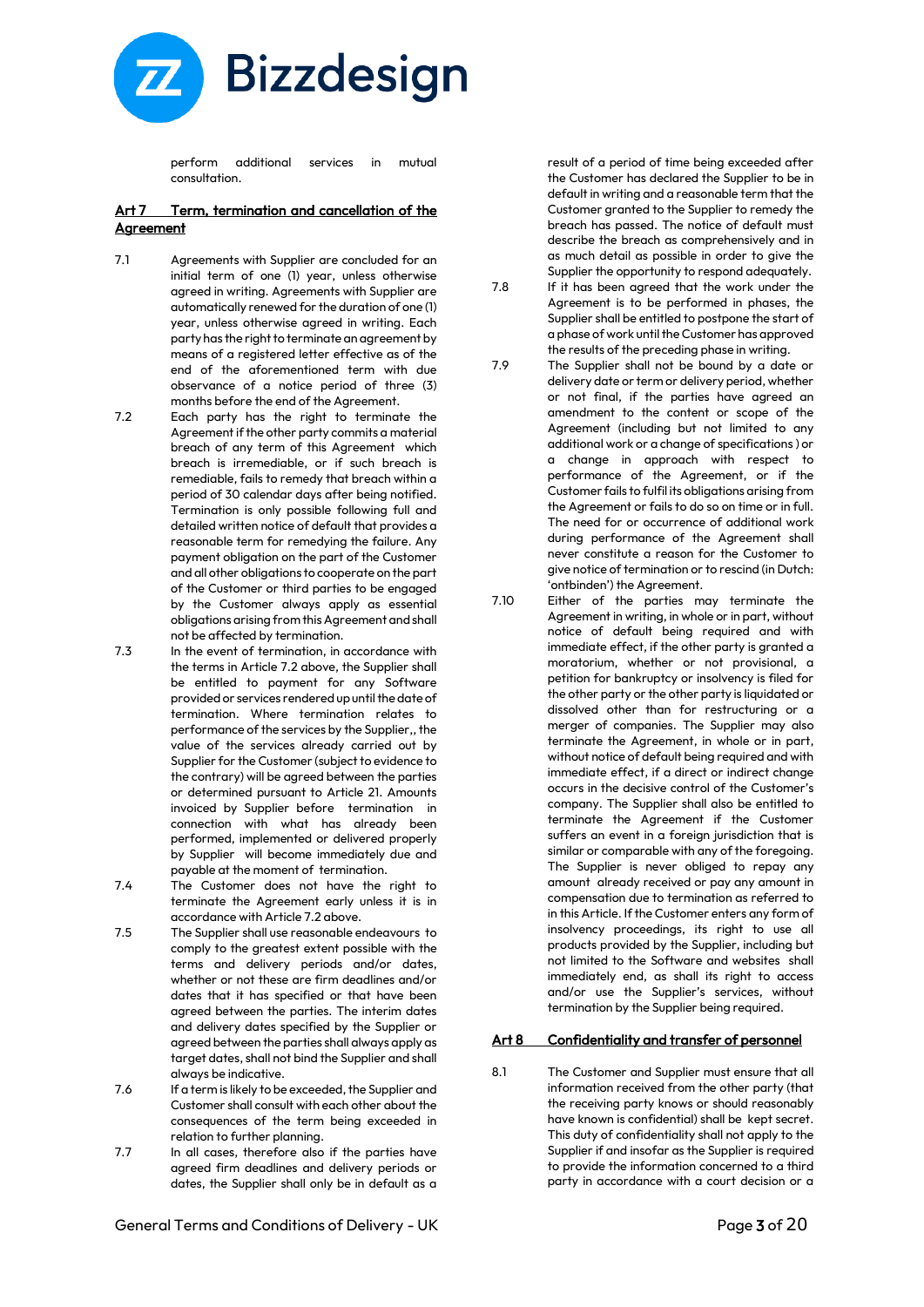

statutory requirement, or if and insofar as doing so is necessary for the proper performance of this Agreement by the Supplier. The receiving party, that receives the confidential information may only use it for the purpose for which it was provided. Information shall in any case be deemed to be confidential if it has been qualified as such by one of the parties.

This Article 8 shall not apply to confidential information which:

- a. is in the public domain at the time it is made available to the receiving party; or
- b. enters the public domain after it has been made available to the receiving party; or
- c. was properly and lawfully in the possession of the receiving party prior to the time that it is made available to the receiving party (as evidenced by the written records of the receiving party) and is free of any restriction as to its use or disclosure; or
- d. subsequent to the time it was made available to the receiving party, becomes properly and lawfully available to the receiving party (as evidenced by the written records of the receiving party) from a source which is not bound by any obligation of confidence in relation to such information.
- 8.2 The Customer acknowledges that Software originating from the Supplier is always confidential in nature and that this Software contains trade secrets of the Supplier and its suppliers or the producer of the Software.
- 8.3 During the term of the Agreement and for one year following its termination, each of the parties shall not employ or otherwise directly or indirectly engage, for the purpose of performing work, employees of the other party who are or were involved in the performance of the Agreement, who were paid over £20,000 per annum,unless the other party has given prior written permission. Conditions may be attached to this permission, including the condition that the Customer must pay reasonable compensation to the Supplier to reflect [50%] of the relevant individuals salary.

#### Art 9 Privacy and data processing

- 9.1 If necessary, for the performance of the Agreement, the Customer shall on request inform the Supplier in writing about the way in which the Customer performs its legal obligations regarding the protection of personal data.
- 9.2 The Customer indemnifies the Supplier against claims of persons whose personal data is recorded or processed in the context of a register of personal data that is maintained by the Customer or for which the Customer is otherwise responsible by law, unless the Customer proves that the facts on which a claim is based are attributable to the Supplier.
- 9.3 The Customer is fully responsible for the data that it processes in the context of using a service of the Supplier. The Customer guarantees vis-à-

vis the Supplier that the content, use and/or processing of the data are not unlawful and do not infringe any right of a third party. The Customer indemnifies the Supplier against any claim of a third party instituted for whatever reason in connection with this data or the performance of the Agreement.

#### Art 10 Security

- 10.1 If the Supplier is obliged to provide a form of information security under this Agreement, this security information shall meet the specifications agreed in writing between the parties regarding security. The Supplier does not guarantee that the information security provided is effective under all circumstances. If the Agreement does not include an explicitly defined security method, the security provided shall meet a standard that is not unreasonable in terms of the state of the art, the sensitivity of the information and the costs associated with the security measures taken.
- 10.2 The access or identification codes and certificates provided by or because of the Supplier to the Customer are confidential and must be treated as such by the Customer, and may only be made known to authorised personnel in the Customer's own organisation. The Supplier is entitled to change the access or identification codes and certificates.
- 10.3 The Customer must adequately secure its systems and infrastructure and have active antivirus Software protection at all times.

#### Art 11 Retention of title, reservation of rights and **suspension**

- 11.1 All items delivered to the Customer (other than Software and associated documentation which is dealt with in Article 34) shall remain the property of the Supplier until all amounts owed by the Customer to the Supplier under the Agreement concluded between the parties have been paid to the Supplier in full. A Customer that acts as a reseller may sell and supply all items that are subject to the Supplier's retention of title insofar as doing so is usual in the context of the Customer's ordinary course of business.
- 11.2 The property law consequences of the retention of title with respect to an item destined for export shall be governed by the laws of the State of destination if those laws contain provisions that are more favourable to the Supplier.
- 11.3 As and when necessary, rights shall be granted or transferred to the Customer subject to the condition that the Customer has paid all amounts owed under the Agreement.
- 11.4 The Supplier may retain all information, documents, Software and/or data files received or created in the context of the Agreement in spite of an existing obligation to hand over or transfer until the Customer has paid all amounts owed to the Supplier.

#### Art 12 Risk transfer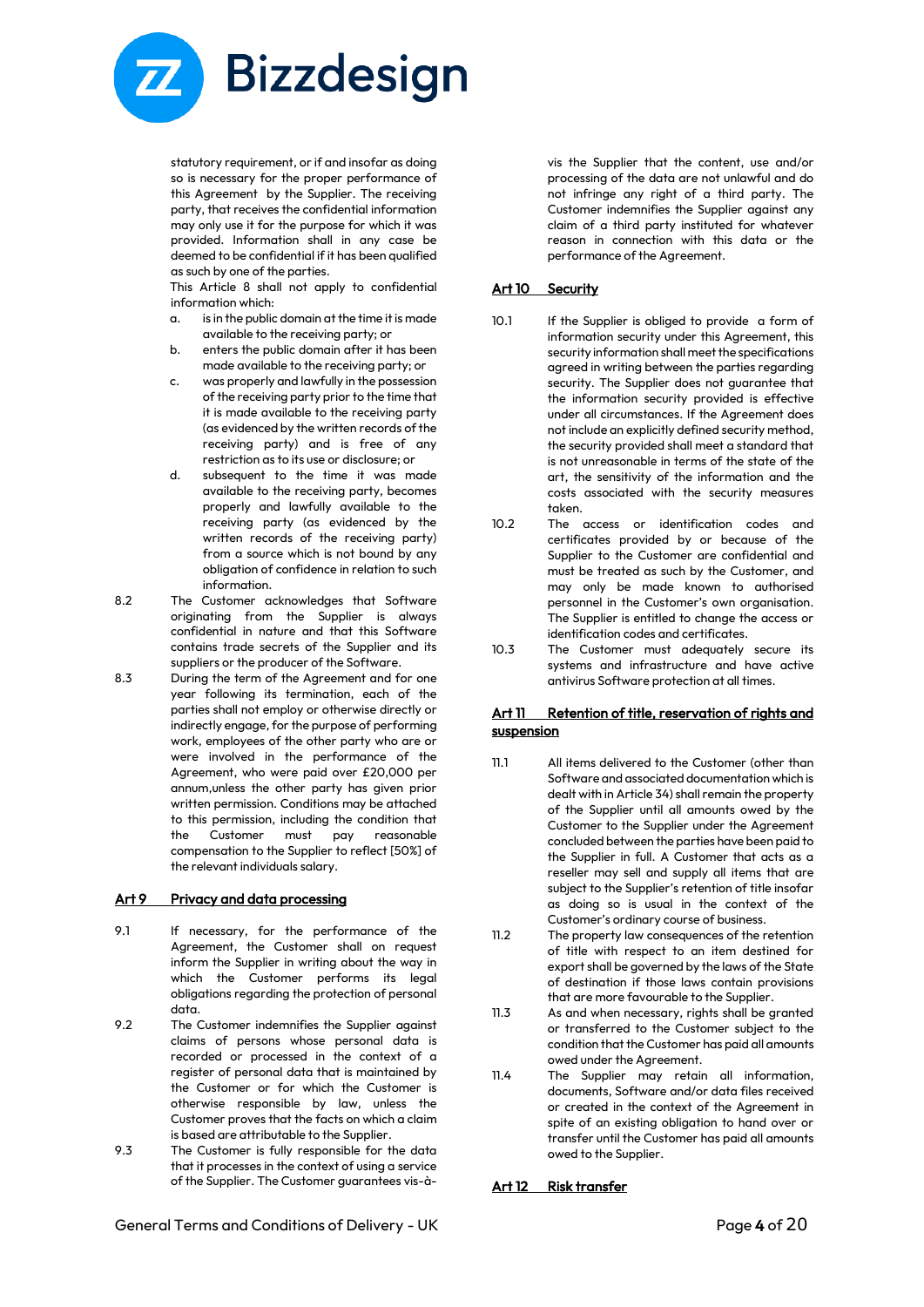

12.1 The risk of loss, theft, misappropriation or damage of items, information (including user names, codes and passwords), documents, Software or data files that are created, supplied or used in the context of performing this Agreement shall pass to the Customer at the time at which the Customer or an auxiliary person of the Customer comes into actual possession of the items and information referred to.

#### Art 13 Intellectual property

- 13.1 If the Supplier is prepared to undertake to transfer an intellectual property right, such a commitment may only be undertaken expressly and in writing. If the parties agree in writing that an intellectual property right with respect to Software, websites, data files, equipment or other materials specifically developed for the Customer shall transfer to the Customer, this shall be without prejudice to the Supplier's right or option to use and/or operate, either for itself or for third parties and without any restriction, the parts, general principles, ideas, designs, algorithms, documentation, works, programming languages, protocols, standards and the like on which the developments referred to are based for other purposes. The transfer of an intellectual property right shall likewise be without prejudice to the Supplier's right to complete developments, either for itself or for a third party, that are similar to or derived from developments that were or are being completed for the Customer.
- 13.2 All intellectual property rights to the Software, websites, data files, equipment and training, testing and examination materials, as well as other materials like analyses, designs, documentation, reports and offers, including preparatory materials in this regard, developed or made available to the Customer under the Agreement are held exclusively by the Supplier, its licensors or its suppliers. The Customer shall have the rights of use expressly granted under these General Terms and Conditions, the Agreement concluded in writing between the parties and the law. A right accorded to the Customer is non-exclusive and may not be transferred, pledged or sublicensed unless explicitly agreed otherwise in writing.
- 13.3 The Customer may not remove or change any indication concerning the confidential nature of or concerning the copyrights, brands, trade names or any other intellectual property right pertaining to the Software, websites, data files, equipment or materials, or have any such indication removed or changed.
- 13.4 Even if not expressly provided for in the Agreement, the Supplier may always take technical measures to protect equipment, data files, websites, Software made available, Software to which the Customer is granted direct or indirect access, and in connection with an agreed limitation in terms of the content or

duration of the right of use of these items. The Customer may not remove or bypass such technical measures or have such technical measures removed or bypassed.

- 13.5 The Supplier indemnifies the Customer against any claim of a third party based on the allegation that Software, websites, data files, equipment or other materials developed by the Supplier itself infringe an intellectual property right of that third party, subject to the condition that the Customer immediately informs the Supplier in writing about the existence and content of the claim and leaves the settlement of the claim, including any arrangements made in this regard, entirely to the Supplier. The Customer shall provide the powers of attorney and information required to the Supplier and assist the Supplier to defend itself against such claims. This indemnity shall not apply if the alleged infringement concerns (i) materials made available to the Supplier by the Customer for use, modification, processing or Maintenance or (ii) changes made or commissioned by the Customer in the Software, website, data files, equipment or other materials without the Supplier's written permission. If it is irrevocably established in court that Software, websites, data files, equipment or other materials developed by the Supplier itself is or are infringing any intellectual property right held by a third party, or if, in the opinion of the Supplier, there is a good chance that such an infringement is occurring, the Supplier shall if possible ensure that the Customer can continue to use, or use functional equivalents of, the Software, websites, data files, equipment or materials supplied. Any other or further obligation to indemnify on the part of the Supplier due to infringement of a third party's intellectual property right is excluded.
- 13.6 The Customer guarantees that making equipment, Software, material intended for websites, data files and/or other materials and/or designs available to the Supplier for the purpose of use, Maintenance, processing, installation or integration does not infringe any rights of third parties. The Customer indemnifies the Supplier against any claim of a third party based on the allegation that such making available, use, Maintenance, processing, installation or integration infringes a right of that third party.
- 13.7 The Supplier is not obliged to perform data conversion unless doing so has been expressly agreed in writing with the Customer.

#### Art 14 Obligations to cooperate

- 14.1 The parties acknowledge that the success of work in the field of information and communications technology depends on proper and timely cooperation between the parties. The Customer shall always extend, in a timely manner, the cooperation reasonably required by the Supplier.
- 14.2 . The Customer must always exercise the utmost care to guarantee that the requirements that the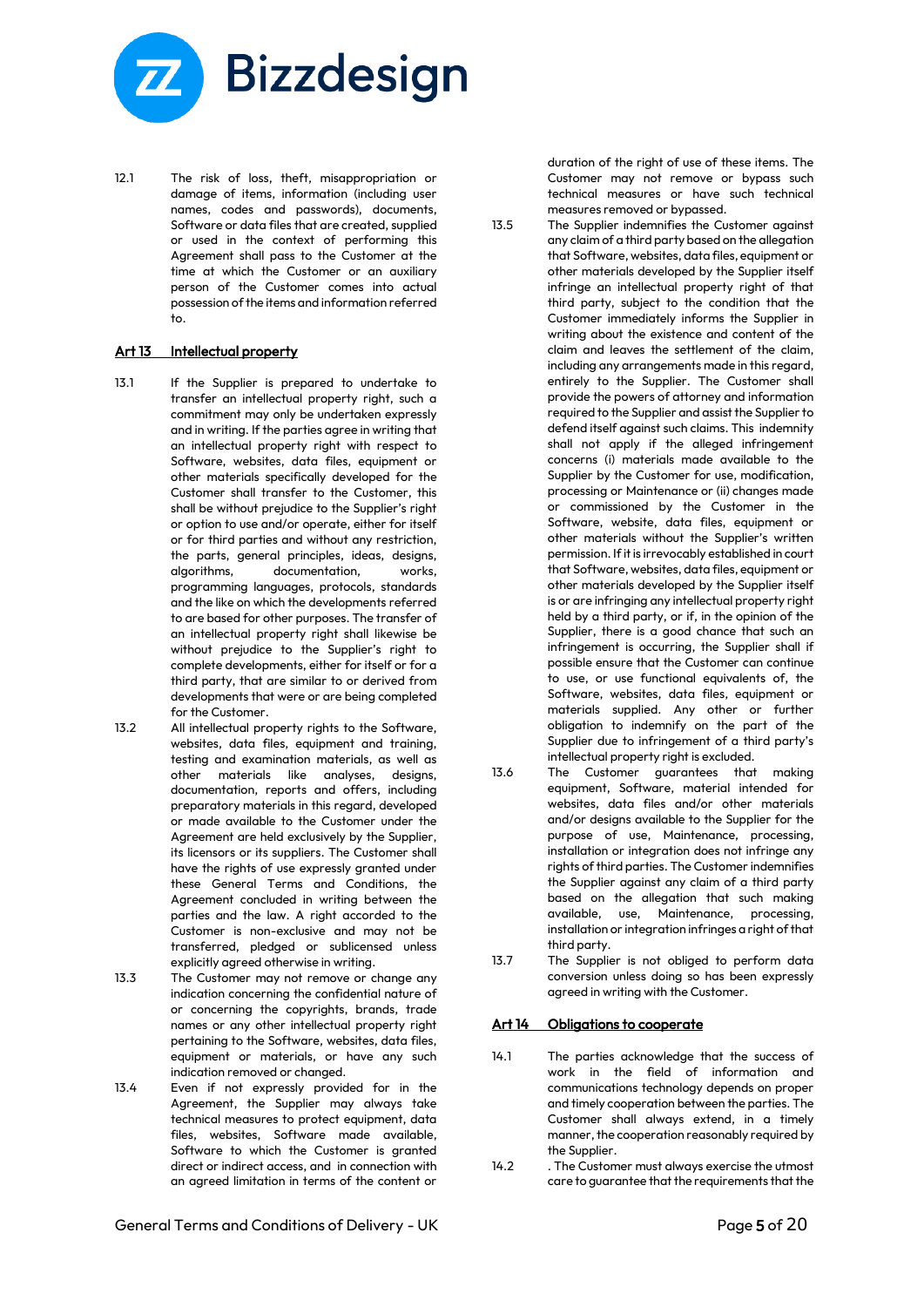

Supplier's performance must meet are accurate and complete. Measurements and particulars given in drawings, images, catalogues, websites, offers, advertising material, standardisation sheets and the like are not binding for the Supplier unless expressly stated otherwise by the Supplier.

14.3 If the Customer deploys employees and/or auxiliary persons in the performance of the Agreement, these employees and auxiliary persons must have the knowledge and experience required.

If the Supplier's employees perform work at the Customer's location, the Customer must provide, on time and free of charge, the facilities required, such as a workspace with computer and network facilities. The Supplier shall not be liable for damage or costs due to transmission errors, malfunctions or the non-availability of these facilities unless the Customer proves that this damage or these costs are the result of deliberate intent or recklessness on the part of the Supplier's management.

- 14.4 The workspace and facilities must meet all legal requirements. The Customer indemnifies the Supplier against claims of third parties, including the Supplier's employees, who suffer injury in the context of performing the Agreement as a result of acts or omissions of the Customer or unsafe situations in the Customer's organisation. The Customer shall make the company and security rules current in its organisation known to employees deployed by the Supplier prior to the start of the work.
- 14.5 If, in connection with the Supplier's services and products, the Customer makes Software, equipment or other resources available to the Supplier, the Customer guarantees that all licences or approvals that the Supplier may require in relation to these resources shall be obtained.
- 14.6 The Customer is responsible for the management, including checking the settings, and use of the products supplied and/or services provided by the Supplier, and the way in which the results of the products and services are used. The Customer is also responsible for appropriately instructing users and for the use made by users.
- 14.7 The Customer shall itself install, organise, parameterise and configure the Software and Tools required on its own equipment and, if necessary, modify the equipment, other software, Tools and operating environment used in this regard, to produce the interoperability that it desires.

#### Art 15 Obligations to provide information

- 15.1 To enable proper performance of the Agreement by the Supplier, the Customer shall always provide all information reasonably required by the Supplier to the Supplier in a timely manner.
- 15.2 The Customer guarantees that the information, designs and specifications that it has provided to

the Supplier is or are accurate and complete. If the information, designs or specifications provided by the Customer contain inaccuracies apparent to the Supplier, the Supplier shall contact the Customer to make enquiries about the matter.

- 15.3 In connection with continuity, the Customer shall designate a contact person or contact persons who shall act in that capacity for the duration of the Supplier's work. The Customer's contact persons shall have the experience required, specific knowledge of the subject matter and a proper understanding of the objectives that the Customer wishes to achieve.
- 15.4 The Supplier is only obliged to periodically provide information concerning the performance of the work to the Customer through the contact person designated by the Customer.

# Art 16 Project and steering groups

- 16.1 If both parties are participating in a project or steering group through one or more employees that they have deployed, the provision of information shall take place in the manner agreed for the project or steering group.
- 16.2 Decisions made in a project or steering group in which both parties are participating shall only be binding for the Supplier if the decisions are made in accordance with that which has been agreed between the parties in writing in this regard or, in the absence of written agreements in this context, if the Supplier has accepted the decisions in writing. The Supplier is never obliged to accept or implement a decision if, in its opinion, the decision cannot be reconciled with the content and/or proper performance of the Agreement.
- 16.3 The Customer guarantees that the persons that it has designated to participate in a project or steering group are authorised to make decisions that are binding for the Customer.

# Art 17 Liability of the Supplier

17.1 The liability of the Supplier in respect of death or personal injury caused by the negligence of the Supplier shall be unlimited. Subject to the remainder of this Article in all other instances, the total liability of Supplier in connection with an attributable failure to comply with this Agreement or in connection with any other legal basis, expressly including any failure to comply with a guarantee obligation agreed with the Customer, is limited to compensation for the direct damage up to a maximum of the price paid or payable for that Agreement (exclusive VAT). Supplier shall accept liability to the Customer in respect of damage to property of the Customer resulting from a tortious act or omission (including negligence) of the Supplier's employees, agents, or sub-contractors up to a maximum value of £ 500,000.

Supplier shall be liable to the Customer in relation to the loss or damage to data backups (where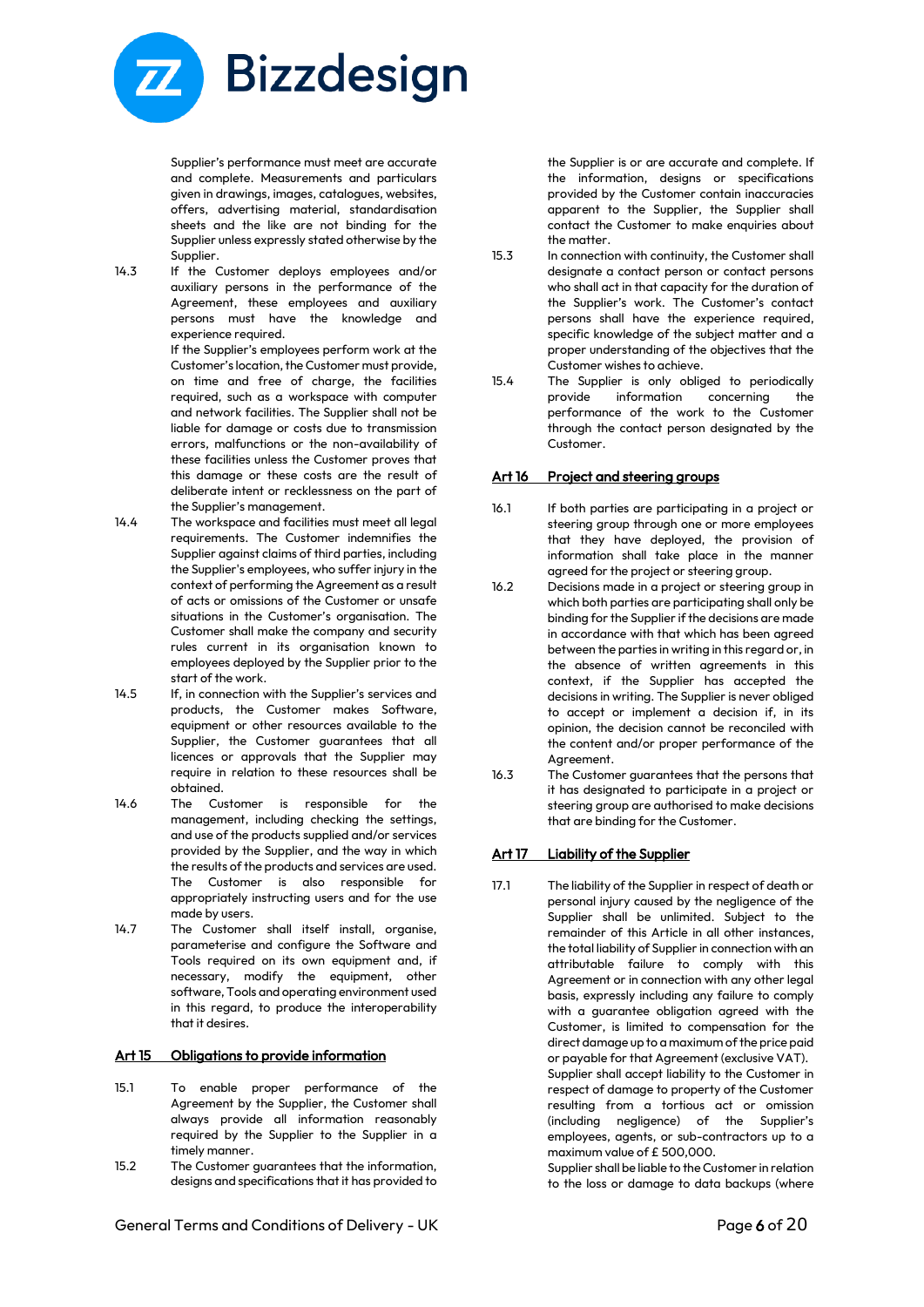

such are the responsibility of the Supplier) up to a maximum value of 100% of the total annual Support fees during the calendar year in which a breach occurs.

If the Agreement is largely a continuing performance contract with a term of more than one (1) year, the price stipulated for that Agreement is set at the total sums paid or payable (exclusive of VAT) that has been stipulated for the year in which any breach occurs, subject always to a maximum cap on liability of £ 100,000. Related or consecutive events that cause damage apply as one and the same event when calculating the damage. There will be no accumulation of compensation for damage.

- 17.2 Supplier is not liable for indirect damage including loss of profit, lost savings, loss of goodwill, damage due to business interruption, or damage due to claims from the Customer's suppliers. Supplier's liability in connection with mutilation, destruction or loss of files, data, or documents or other data carriers of the Customer is similarly excluded.
- 17.3 The aforementioned exclusions and limitations of Supplier's liability do not apply if the damage is caused by intent or gross negligence on the part of Supplier's management.
- 17.4 Unless Supplier's compliance is permanently impossible, the liability of Supplier due to an attributable failure to comply with an Agreement shall only arise if the Customer has given Supplier written notice of default forthwith, stating a reasonable term within which to remedy the failure and if even on the expiry of this term Supplier continues to fail attributably to comply with its obligations. The notice of default must contain a complete and detailed description of the alleged failure so that Supplier is able to respond adequately to the notice of default.
- 17.5 The rise of any right to compensation is always subject to the condition that the Customer notifies the damage to Supplier in writing as soon as possible after it arises and within at most 48 hours after observing the damage.
- 17.6 The Customer indemnifies the Supplier against any and all claims of third parties due to product liability as a result of a defect in a product or system that the Customer supplied to a third party and that consisted in part of equipment, Software or other materials supplied by the Supplier, unless and insofar the Customer is able to prove that the loss was caused by the equipment, Software or other materials referred to.
- 17.7 The provisions of this Article and all other limitations and exclusions of liability referred to in these General Terms and Conditions shall also apply for the benefit of all natural persons and legal entities that the Supplier engages in the performance of the Agreement.

#### Art 18 Force majeure

18.1 Neither of the parties shall be obliged to comply with any obligation, including any guarantee obligation agreed between the parties, if a party is prevented from doing so as a result of force majeure. Force majeure on the part of the Supplier, includes without limitation: (i) force majeure on the part of the suppliers of the Supplier, (ii) the failure to properly fulfil obligations on the part of suppliers that were prescribed to the Supplier by the Customer, (iii) defects in items, equipment, Software or materials of third parties the use of which was prescribed to the Supplier by the Customer, (iv) government measures, (v) power failures, (vi) Internet, data network or telecommunication facilities failures, (vii) war (viii) general transport problems (ix) unavailability of personnel (x) strikes (xi) terrorism and (xii) epidemic.

18.2 If a situation of force majeure lasts for more than sixty (60) days, each of the parties has the right to terminate the Agreement in writing by means of a registered letter. The matters already performed on the basis of the Agreement will be settled on a pro rata basis, without the parties owing each other anything otherwise.

#### Art 19 Changes and additional work

- 19.1 If, at the request or prior written consent of the Customer, the Supplier has performed work or supplied goods or services that is or are outside the scope of the agreed work and/or provision of goods or services, the Customer shall pay for this work or provision of goods or services in accordance with the agreed rates or, if no rates have been agreed between the parties, in accordance with the Supplier's usual rates. The Supplier is not obliged to honour such a request and may require that a separate quotation or agreement be concluded in writing for the purpose.
- 19.2 Insofar as a fixed price has been agreed for the provision of services, the Supplier shall on request inform the Customer in writing about the financial consequences of the additional work or additional provision of goods or services as referred to in this article.

#### Art 20 Transfer of rights and obligations

- 20.1 The Customer does not have the right to sell, transfer or pledge the rights and obligations arising from this Agreement to a third party without Supplier's prior written approval. Supplier will not unreasonably withhold this approval , but Supplier does have the right, however, to attach reasonable conditions to this approval. For the avoidance of doubt, the Customer does not have the right to sell or transfer the Software licence to a third party.
- 20.2 The Supplier is entitled to sell, transfer or pledge its claims to payment of amounts owed to a third party.

#### Art 21 Applicable law and disputes

21.1 The laws of England and Wales shall apply to the Agreement. The United Nations Convention on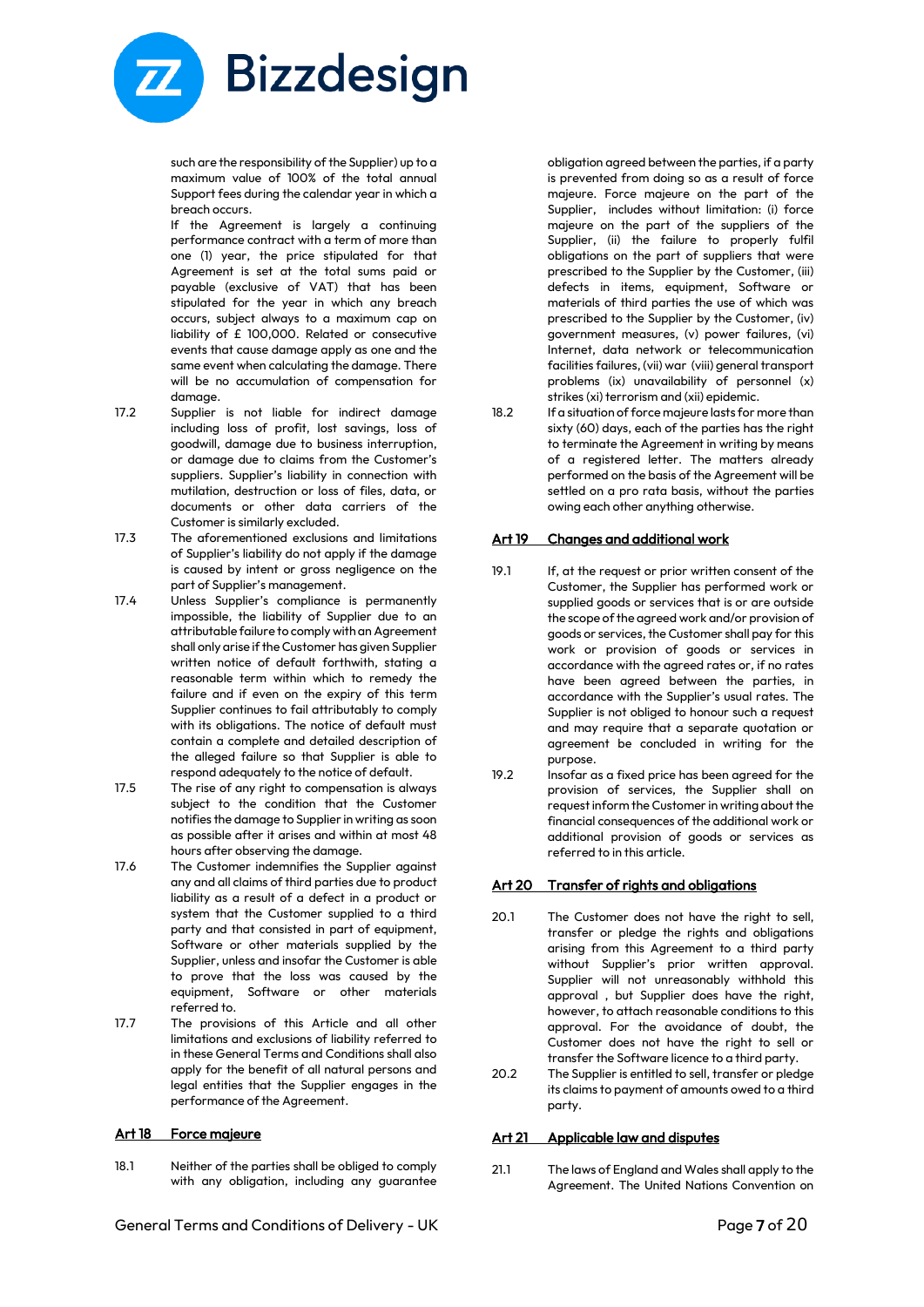

Contracts for the International Sale of Goods (CISG) does not apply.

- 21.2 Prior to pursuing any legal rights the aggrieved party must provide written notification of the problem to the other party. Both parties shall then use all reasonable endeavours to resolve the dispute within fourteen (14) calendar days. Should the problem remain unresolved then the aggrieved party must provide written notification of the problem to the Managing Director (or equivalent position) of the other party. Both parties shall then use all reasonable endeavours to resolve the dispute within a further twenty-one (21) calendar days. Should there still be no resolution in this thirty five (35) calendar day period then the aggrieved party is entitled to pursue its legal rights.
- 21.3 Any disputes between the parties will be submitted to the exclusive jurisdiction of the English courts. The parties may decide in mutual consultation to settle a dispute by means of arbitration or mediation.

#### Art 22 Other provisions

- 22.1 If Supplier is required to perform activities with respect to data concerning the Customer, its employees or Users, on the basis of a request or an order issued by a competent government agency or in connection with a statutory obligation, all related costs will be charged to the Customer unless the reason for this investigation is attributable to Supplier. Supplier will notify the Customer thereof in advance as much as possible.
- 22.2 The version of any communication received or stored by Supplier applies as authentic (including log files) subject to evidence to the contrary to be provided by the Customer.
- 22.3 The parties always notify each other in writing within a reasonable term of any changes in the name, postal address, e-mail address, telephone number and, if so requested, the bank account or giro number.
- 22.4 In the event of several documents forming part of this Agreement and if there is conflict, the order of priority will be as follows, an accepted quotation, SaaS SLA, Support SLA, the General Terms and Conditions.

# Chapter 2. Provision of services

The provisions of this 'Provision of services' chapter shall apply in addition to the general provisions of these General Terms and Conditions if the Supplier provides services of whatever nature, whether or not set out in more detail in one of the other chapters of these General Terms and Conditions, to the Customer.

#### Art 23 Performance

23.1 The Supplier shall perform its services with all reasonable care , if applicable in accordance with the agreements and procedures agreed in writing with the Customer. All services by the Supplier shall be performed on the basis of an obligation to use reasonable endeavours unless and insofar as the Supplier has expressly promised a result in the written Agreement and the result concerned has also been defined with sufficient determinability in the Agreement.

- 21.2 The Supplier shall not be liable for loss or costs that are the result of the use or misuse of access or identification codes or certificates unless the misuse is the direct result of deliberate intent or recklessness on the part of the Supplier's management.
- 21.3 If the Agreement has been entered into with a view to performance by one specific person, the Supplier shall always be entitled to replace this person with one or more persons who have the same and/or similar qualifications.
- 21.4 The Supplier is not obliged to follow the Customer's instructions in the performance of its services, particularly not if these instructions change or add to the content and scope of the agreed services. If such instructions are followed, however, payment shall be made for the work concerned in accordance with the Supplier's usual rates.

#### Art 24 Service Level Agreement

- 24.1 Any agreements concerning a service level (Service Level Agreements) shall be expressly agreed in writing between the parties. The Customer shall always inform the Supplier without delay about any circumstances that affect or that could affect the service level and its availability.
- 24.2 If there is a Service Level Agreement, the availability of Software, systems and related services shall always be measured such that unavailability due to preventive, corrective or Adaptive maintenance or other forms of service announced by the Supplier in advance and circumstances beyond the Supplier's control are not taken into account. The availability measured by the Supplier shall count as conclusive evidence, subject to evidence to the contrary produced by the Customer.

#### Art 25 Backups

- 25.1 If the services provided to the Customer under the Agreement include making backups of the Customer's data, the Supplier shall make a complete backup of the Customer's data in its possession in accordance with the periods agreed in writing or once a week if such periods have not been agreed. The Supplier shall retain the backup for the duration of the agreed term or for the duration of the Supplier's usual term if agreements have not been made in this regard. The Supplier shall retain the backup with due care.
- 25.2 The Customer remains responsible for the fulfilment of all administrative and retention obligations that apply to it by law.

# Chapter 3. Software as a Service (SaaS)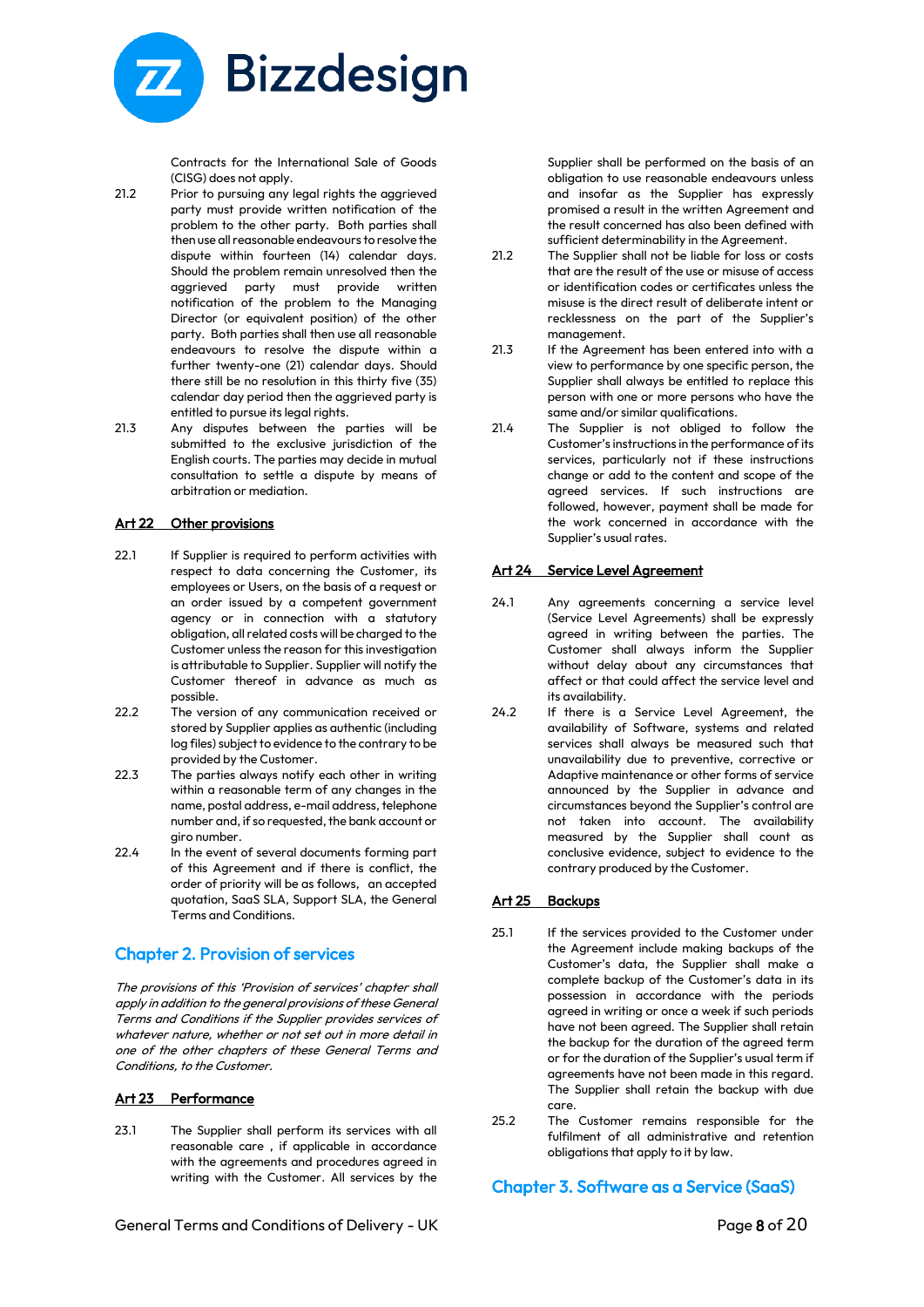

The provisions of this 'Software as a Service' chapter shall apply in addition to the general provisions of these General Terms and Conditions and the provisions of the 'Provision of services' chapter if the Supplier performs services under the name or in the field of Software as a Service (SaaS).

#### Art 26 SaaS

26.1 The SaaS consists of:

- a. making the functionality of the agreed Software available to the Customer via the Internet;
- b. services as provided for in the SaaS SLA;
- c. services as provided for in the Support SLA.
- 26.2 Supplier is not obliged to create back-up copies of the data the Customer stores when using the SaaS, unless otherwise agreed in writing.

#### Art 27 Availability of the SaaS

27.1 Supplier makes the agreed Software available on the basis of the service level as provided for in the SaaS SLA. Supplier can only provide this service level if the Customer complies strictly with the requirements set out in the SaaS SLA.

#### Art 28 Access to the SaaS

- 28.1 Supplier provides the Customer with Means of Access. The Means of Access cannot be transferred, they are strictly personal and exclusively intended for use within the Customer's organisation.
- 28.2 The Customer informs Supplier immediately if the Means of Access are used in an unauthorised manner or the Customer reasonably suspects that this is the case.
- 28.3 The Customer has the right to request Supplier to block the Means of Access. Supplier also has the right at all times to block the Means of Access at its own initiative if Supplier is aware or has a reasonable suspicion of unauthorised use of the Means of Access. In such cases, Supplier is not liable for damage sustained by the Customer and/or third parties resulting from the blocking of the Means of Access.

#### Art 29 Use of the SaaS

- 29.1 When using the SaaS, the Customer guarantees in any event that it and the User(s), to the extent relevant, comply with the following rules:
- a. the Customer will arrange for the protection of its (peripheral) equipment, Software, infrastructure and Internet connection against viruses, computer crime and (other) unauthorised use by User(s) or third parties;
- b. when using the SaaS, the Customer and/or User will not spread (computer) viruses or other files that could damage the (proper operation of the) SaaS;
- c. the Customer and/or User will not perform acts or cause acts to be performed that could cause disruptions to the SaaS, (computer) networks or infrastructures (of other users) or which cause

nuisance, limited use or unforeseen use (for other users);

- d. the User and/or the Customer will not abuse Means of Access or breach the security of the SaaS and/or attempt to breach it;
- e. the Customer and/or the User will not perform or omit acts in respect of which he knows or should reasonably have foreseen that they could lead to use of the SaaS that is punishable or unlawful towards Supplier and/or third parties;
- f. the User and/or the Customer will not access a computer system or part thereof against the will of the owner or manager deliberately and without approval ("hacking");
- g. the User and/or the Customer will not infringe the intellectual property rights of Supplier and/or third parties in any way; and
- h. without the express, prior, written approval from Supplier, the User and/or the Customer will not publish, reproduce or otherwise use information and data provided by Supplier within the context of the SaaS, other than for use within the Customer's internal business operations.
- 29.2 If the Customer and/or User(s) acts contrary to one or more of the aforementioned rules, the Customer will be required to comply with the reasonable instructions issued by Supplier in that connection and to have them complied with by the User(s).
- 29.3 If the data that is stored, processed, incorporated or that has been entered in another manner with the aid of the SaaS on to the Server, is unlawful in any way towards a third party, Supplier has the right to remove this data including defamatory comments from the Server and destroy it immediately and without prior notification. The Customer hereby grants its approval in advance to Supplier to remove and destroy all infringing data including defamatory comments from the Server. Supplier will never be liable for any damage that arises from such conduct.
- 29.4 Supplier can prevent Access to the SaaS by taking the Means of Access out of service or by suspending the services if it has serious suspicions that it is being used contrary to the provisions of this Agreement. The payment obligation continues to exist while the Means of Access have been taken out of service or the services are suspended.
- 29.5 The Supplier shall only provide SaaS on the instructions of the Customer. The Customer may not allow third parties to make use of the services provided by the Supplier in the field of SaaS.
- 29.6 If the Supplier performs work relating to the data of the Customer, its employees or users pursuant to a request or a competently issued order of a government agency or in connection with a legal obligation, all costs associated with this work shall be charged to the Customer.
- 29.7 The Supplier may change the content or scope of the SaaS delivery model. If such changes result in a change in the Customer's current procedures, the Supplier shall inform the Customer about the matter as soon as possible and the costs of this change shall be borne by the Customer. The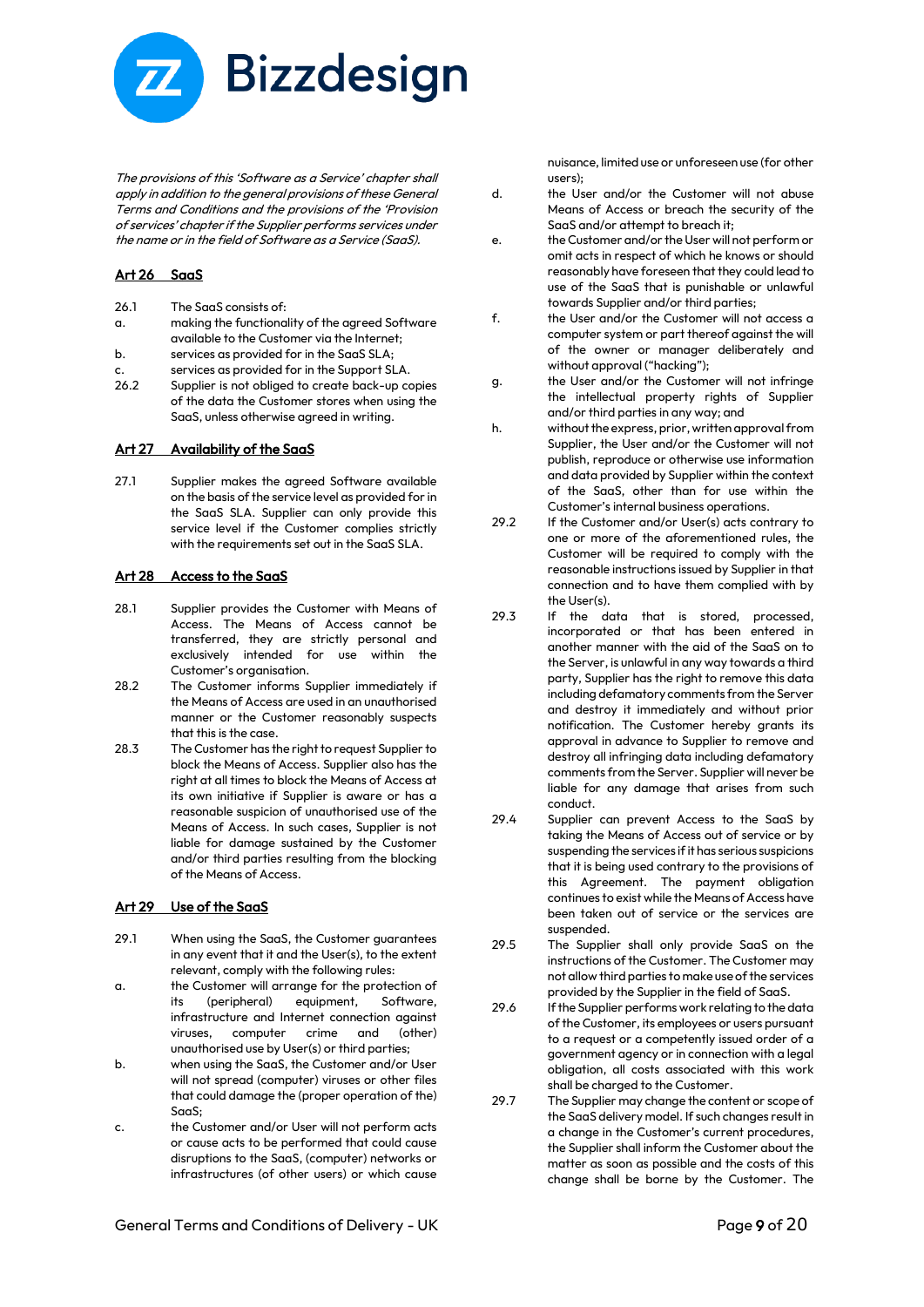

Customer may in this case give notice of termination of the Agreement, which termination shall then take effect on the date on which the change takes effect, unless the change is related to changes in relevant legislation or other instructions issued by competent bodies, or the Supplier bears the costs of this change.

- 29.8 The Supplier may continue to provide SaaS using a new or modified version of the Software. The Supplier is not obliged to maintain, modify or add certain features or functionalities of the service or Software specifically for the Customer.
- 29.9 The Supplier may temporarily put all or part of the SaaS out of operation for preventive, corrective or Adaptive maintenance or other forms of service. The Supplier shall not allow the period during which the service is out of operation to last longer than necessary and shall ensure if possible that this period occurs outside office hours.
- 29.10 The Supplier is never obliged to provide a physical carrier to the Customer that contains the Software provided to and held by the Customer in the context of the SaaS.

#### Art 30 Consequences of termination of the SaaS

- 30.1 When the Agreement is terminated, Supplier will provide a backup with the data from the Repository Database to the Customer. Supplier can perform additional activities at the request of the Customer. This will take place against Supplier's rates that apply at that time.
- 30.2 Supplier is not subject to any (statutory) period of retention concerning the data entered by the Customer after the Agreement has been terminated, other than as referred to expressly in this article. If the Customer has not indicated immediately before the end of the Agreement that it wishes to receive the aforementioned data backup, Supplier has the right to remove the data that are stored, processed, incorporated or entered in a different manner with the aid of the SaaS from the Server and destroy them immediately and without prior notification.

#### Art 31 Guarantee

31.1 The Supplier does not guarantee that the Software made available and held in the context of the SaaS is free of errors and functions without interruption. The Supplier shall make efforts to fix the errors in the Software within a reasonable term if and insofar as the matter concerns Software developed by the Supplier itself and the Customer has provided a detailed, written description of the defects concerned to the Supplier. Where there are grounds for doing so, the Supplier may postpone the fixing of defects until a new version of the Software is put into operation. The Supplier does not guarantee that defects in Software that it has not developed itself shall be fixed. The Supplier is entitled to install temporary solutions, program bypasses or problem avoiding limitations in the Software. If the Software was developed on the instructions of the Customer, the Supplier may charge for the costs of fixing to the Customer in accordance with the Supplier's usual rates.

- 31.2 Based on the information provided by the Supplier concerning measures to prevent and limit the effects of malfunctions, defects in the SaaS, corruption or loss of data or other incidents, the Customer shall identify and list the risks to its organisation and take additional measures if necessary. The Supplier declares that it is prepared to provide assistance, at the Customer's request, to the extent reasonable and according to the financial and other conditions set by the Supplier, with respect to further measures to be taken by the Customer. The Supplier is never obliged to recover data that has been corrupted or lost.
- 31.3 The Supplier does not guarantee that the Software made available and held in the context of the SaaS shall be adapted to changes in relevant legislation and regulations on time.

#### Art 32 Protection of personal data

- 32.1 Under legislation pertaining to the processing of personal data, such as the Data Protection Act 1998, the Customer has obligations towards third parties, such as the obligation to provide information and allow the person concerned to inspect his or her personal data, and correct and delete the personal data of the person concerned. The Customer is fully and solely responsible for the fulfilment of these obligations. The parties maintain that the Supplier is the 'processor' within the meaning of the Data Protection Act 1998 with respect to the processing of personal data.
- 32.2 To the extent that doing so is technically possible, the Supplier shall provide support in the context of the obligations that the Customer must fulfil as referred to in Article 32.1 above. The costs associated with this support are not included in the agreed prices and payments and shall be borne by the Customer.

#### Art 33 Commencement of the service; payment

- 33.1 The SaaS provided by the Supplier shall commence within a reasonable term following the conclusion of the Agreement. The Customer shall promptly ensure that it has the facilities required to use the SaaS following the conclusion of the Agreement.
- 33.2 The Customer shall owe the payment specified in the Agreement for the SaaS. In the absence of an agreed payment schedule, all amounts that relate to the SaaS provided by the Supplier shall be payable each calendar month in advance.

#### Chapter 4. Software

The provisions of this 'Software' chapter shall apply in addition to the general provisions if the Supplier makes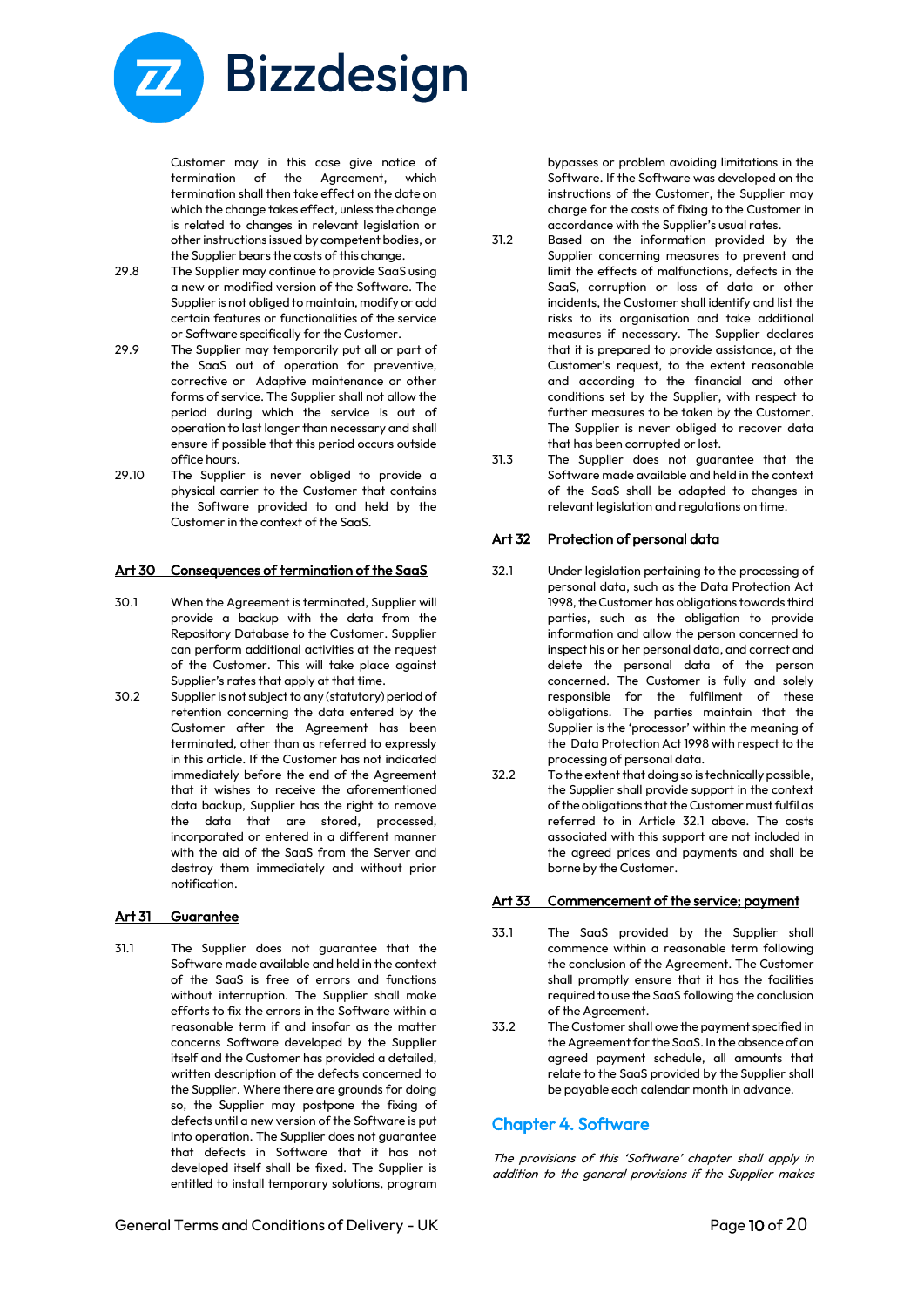

Software available to the Customer for use other than on the basis of SaaS.

#### Art 34 Right of use and restrictions on use

34.1 The agreed computer programs, Software (and all copies) and agreed user documentation, are the exclusive property of the Supplier. All Intellectual Property Rights, title or interest in the Software will at all times remain with the Supplier.

> The Supplier shall make the Software available to the Customer for use for the duration of the Agreement on the basis of a licence for use on an annual basis from the date of the Agreement (provided always that the relevant licence and/or subscription costs have been paid by the Customer).

> The licence for use is an individual, nonexclusive, non transferable licence to use the Software in accordance with the terms of the Agreement. However the Customer may not transfer pledge or sublicense the Software unless explicitly agreed otherwise in writing by the Supplier.

- 34.2 The Supplier's obligation to make available and the Customer's right of use extends only to the Software's object code. The Customer's right of use does not extend to the Software's source code. The Software's source code and technical documentation prepared during the development of the Software shall not be made available to the Customer, not even if the Customer is prepared to pay a financial amount for the source code and technical documentation.
- 34.3 The Customer shall always strictly comply with the agreed restrictions on the use of the Software, regardless of the nature or content of these restrictions.
- 34.4 If the parties have agreed that the Software may only be used in combination with certain equipment, the Customer shall in the event of any malfunction of this equipment be entitled to use the Software on other equipment with the same qualifications during the time that the original equipment remains defective.
- 34.5 The Supplier may require that the Customer only start using the Software after having received one or more codes needed for use from the Supplier, the Supplier's supplier or the producer of the Software. The Supplier is always entitled to take technical measures to protect the Software against unlawful use and/or against use in a manner or for purposes other than the manner or purposes agreed between the parties. The Customer shall never remove or bypass technical measures intended to protect the Software or have such technical measures removed or bypassed.
- 34.6 The Customer may only use the Software in and for its own company or organisation and only insofar as doing so is necessary for the intended use. The Customer shall not use the Software for third parties, for example in the context of Software as a Service (SaaS) or outsourcing.
- 34.7 The Customer may never sell, rent out, dispose of or grant limited rights to, or make available to third parties the Software and the carriers on which the software is or will be recorded, in any way whatsoever for whatever purpose or under whatever title. The Customer may also not grant, whether or not remotely (online), a third party access to the Software or place the Software with a third party for hosting, not even if the third party concerned only uses the Software for the Customer.
- 34.8 If so requested, the Customer shall cooperate without delay in an investigation into compliance with the agreed restrictions on use carried out by or for the Supplier. Should the Supplier so demand, the Customer shall grant the Supplier access to its buildings and systems. Insofar as such information does not concern the use of the Software itself, the Supplier shall treat all confidential business information that it obtains from the Customer or at the Customer's business location in the context of an investigation as confidential.
- 34.9 The parties maintain that the Agreement concluded between the parties, insofar as the object of this Agreement is the making available of Software for use, shall never be deemed to be a purchase contract.
- 34.10 The Supplier is not obliged to maintain the Software and/or provide support to users and/or administrators of the Software. If, contrary to the foregoing, the Supplier is asked to perform Maintenance work and/or provide support with respect to the Software, the Supplier may require that the Customer enter into a separate, written agreement for the purpose.

#### Art 35 Delivery and installation; User documentation, regulations and instructions

- 35.1 At its discretion, the Supplier shall deliver the Software on the agreed type of data carrier or, if no agreements have been made in this regard, on a type of data carrier determined by the Supplier, or shall make the Software available to the Customer online. Supplier makes user documentation, installation regulations, system requirements and other documentation and instructions available to the Customer at an Internet location to be indicated by Supplier or in another manner. The Customer is obliged to carefully read and comply at all times with the documentation and instructions made available by Supplier.
- 35.2 The Supplier shall only install the Software at the Customer's business location if this has been agreed between the parties. If no agreements have been made for the purpose, the Customer shall itself install, organise, parameterise, tune and, if necessary, modify the equipment and operating environment used.

#### Art 36 Tools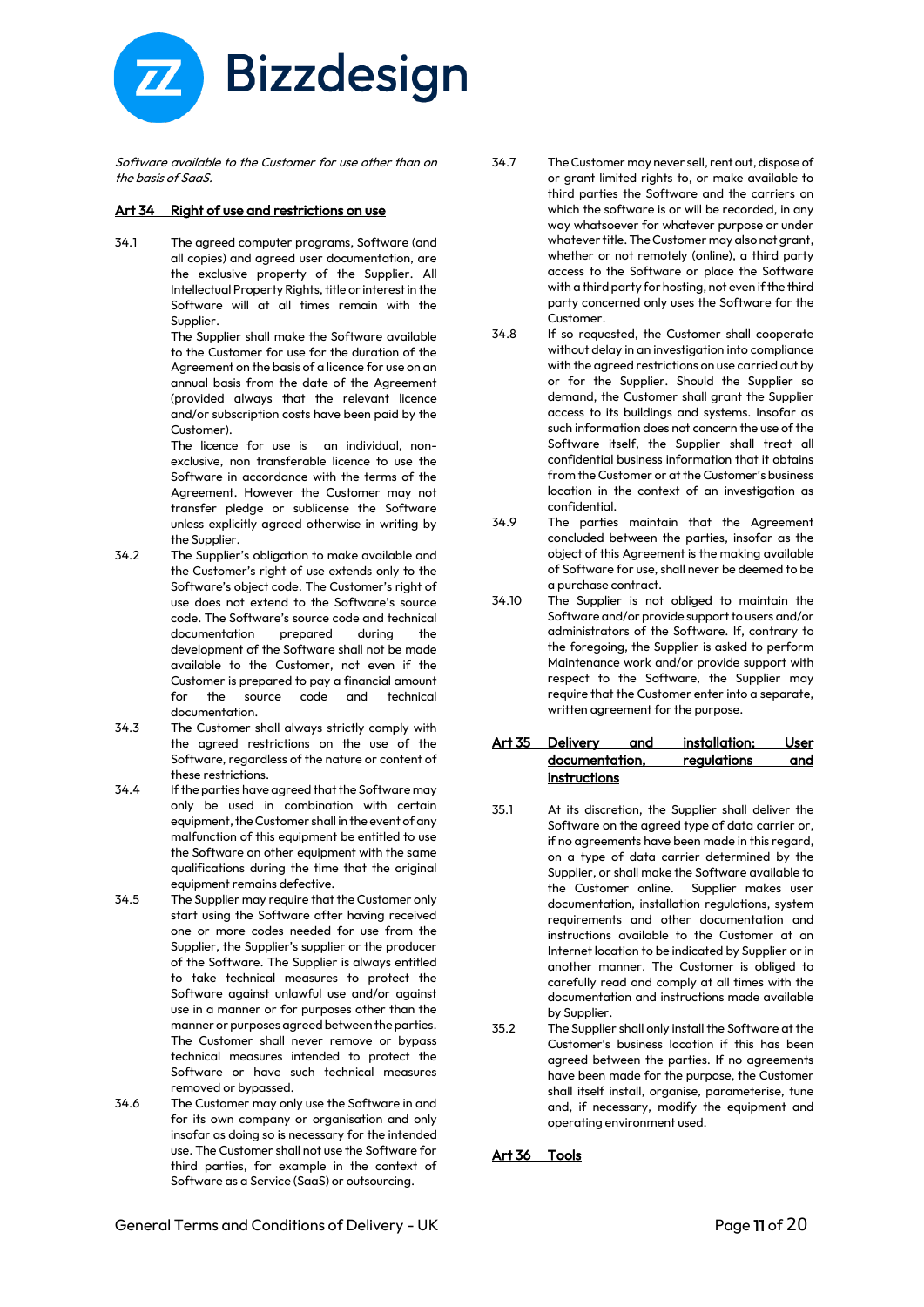

- 36.1 The Customer is responsible for having available and the operation of the Tools that are required for using the agreed Software, including the (peripheral) equipment and Software, support applications, configuration and Internet connection, to be used by the Customer, which comply with the technical and operational specifications referred to by Supplier.
- 36.2 The Customer is responsible for maintaining a connection to the electricity grid and other connections required for the use of the agreed Software.
- 36.3 Additional (third party) licenses and other conditions may apply to the use of the support applications. Supplier does not guarantee that the support applications used by the Customer function fully.

#### Art 37 Acceptance

- 37.1 If the parties have not agreed an acceptance test, the Customer shall accept the Software in the state that it is in when delivered ('as is, where is'), with all visible and invisible errors and defects, without prejudice to the Supplier's obligations under the guarantee scheme as set out in Article 41. In the aforementioned case, the Software shall be deemed to have been accepted by the Customer upon the date the licence key is made available or delivered or, if installation by a Supplier has been agreed in writing, upon completion of installation whichever is the sooner and in the case of SaaS Software, the date that the Customer is able to access the Software.
- 37.2 The provisions of Articles 37.3 up to and including 37.10 shall apply if an acceptance test has been agreed between the parties.
- 37.3 In these General Terms and Conditions, 'error' means substantial failure of the Software to meet the functional or technical specifications of the Software expressly made known by the Supplier in writing and, if all or part of the Software concerns customised Software, to meet the functional or technical specifications expressly agreed in writing. An error only applies if it can be demonstrated by the Customer and if it is reproducible. The Customer must report errors without delay. Any obligation of the Supplier is limited to errors within the meaning of these general terms and conditions. The Supplier does not have any obligation whatsoever with respect to other defects in or on the Software.
- 37.4 If an acceptance test has been agreed, the test period shall amount to 14 days following delivery or, if installation by the Supplier has been agreed in writing, 14 days following the completion of installation. The Customer may not use the Software for production or operational purposes during the test period. The Customer shall carry out the agreed acceptance test with qualified personnel and with sufficient scope and depth.
- 37.5 If an acceptance test has been agreed, the Customer must check whether the Software delivered meets the functional or technical specifications expressly made known by the

Supplier in writing and, if and to the extent that all or part of the Software concerns Customised Software, meets the functional or technical specifications expressly agreed in writing.

- 37.6 The parties shall deem the Software to have been accepted:
- a. if the parties have agreed an acceptance test: on the first day following the test period, or
- b. if the Supplier receives a test report as referred to in Article 37.7 prior to the end of the test period: at the time at which the errors stated in this test report have been fixed, notwithstanding the presence of errors that, according to Article 37.8, do not prevent acceptance, or
- c. if the Customer uses the Software in any way for production or operational purposes: at the time at which this use occurs.
- 37.7 If it becomes apparent during performance of the agreed acceptance test that the Software contains errors, the Customer shall report the test results to the Supplier in writing in a clear, detailed and comprehensible manner no later than on the last day of the test period. The Supplier shall strive to the best of its ability to fix the errors referred to within a reasonable term. The Supplier shall be entitled to install temporary solutions, program bypasses or problem avoiding limitations in this regard.
- 37.8 The Customer may not refuse to accept the Software for reasons that are not related to the specifications expressly agreed in writing between the parties and, furthermore, may not refuse to accept the Software because of the existence of minor errors, these being errors that do not reasonably prevent the operational or productive use of the Software, the foregoing without prejudice to the Supplier's obligation to fix these minor errors in the context of the guarantee scheme referred to in Article 41. In addition, acceptance may not be refused because of aspects of the Software that can only be assessed subjectively, such as aesthetic aspects of user interfaces.
- 37.9 If the Software is delivered and tested in phases and/or parts, non-acceptance of a certain phase and/or part shall be without prejudice to the acceptance of a previous phase and/or a different part.
- 37.10 Acceptance of the Software in one of the ways referred to in this article shall serve to discharge the Supplier of its obligations regarding making the Software available and delivering the software and, if installation of the Software by the Supplier has also been agreed, of its obligations regarding installation. Acceptance of the Software shall be without prejudice to the Customer's rights based on Article 37.8 regarding minor defects and Article 41 regarding the guarantee.
- 37.11 In the event the Supplier opts to relocate the Customer's data centre hosting facilities or location the Supplier will consult with the Customer to agree acceptable timescales for this relocation, both parties acting reasonably. For the avoidance of doubt, in such circumstances the Customer will be provided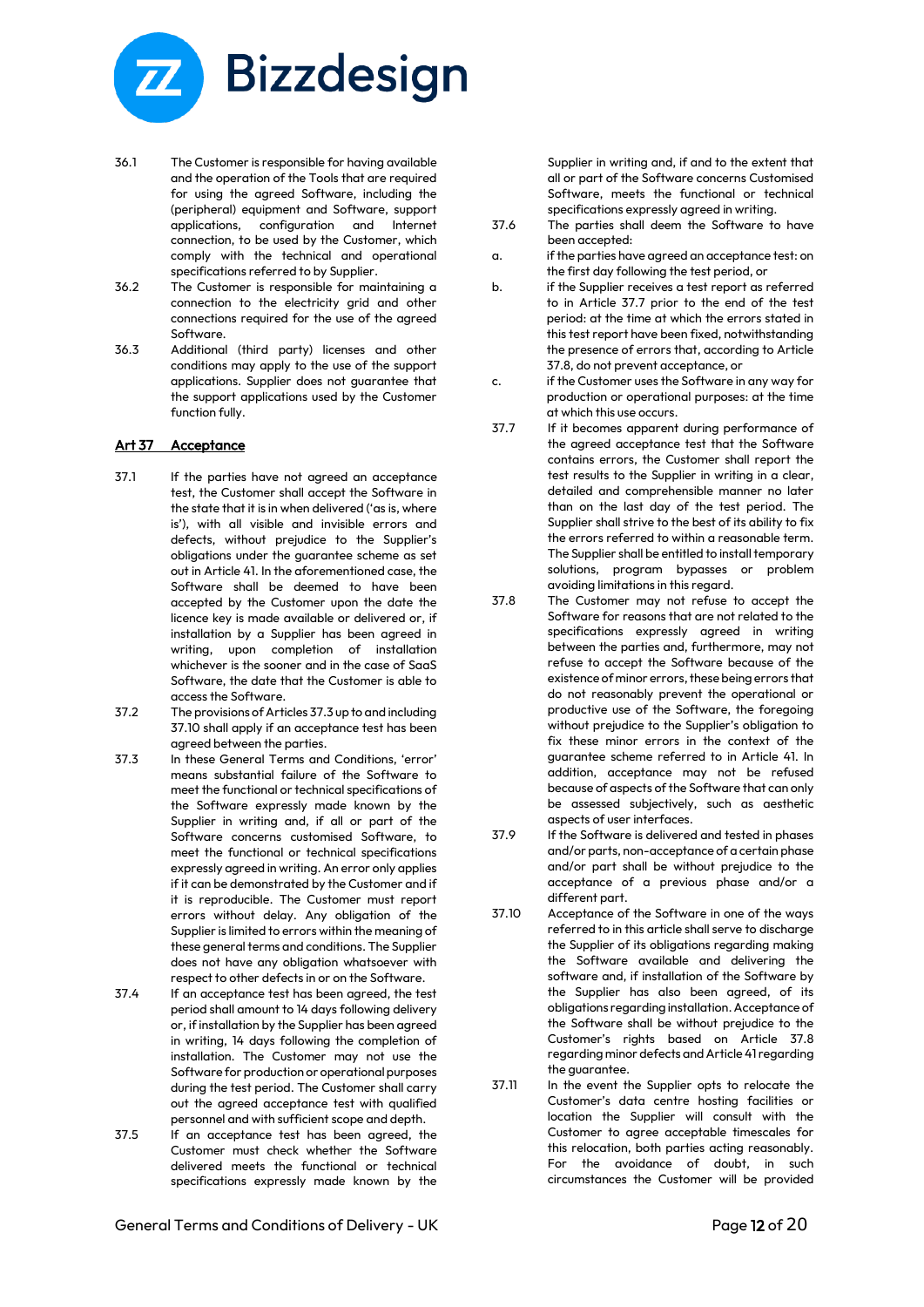

with no less than three (3) calendar months' notice in writing in advance to implement such a relocation or immediately in the event of an emergency.

#### Art 38 Availability

- 38.1 The Supplier shall make the Software available within a reasonable term following the conclusion of the Agreement.
- 38.2 Following the end of the Agreement, the Customer shall return all copies of the Software in its possession to the Supplier without delay. If it has been agreed that the Customer must destroy the copies concerned at the end of the Agreement, the Customer shall report the destruction of the copies to the Supplier in writing without delay. At or following the end of the Agreement, the Supplier shall not be obliged to provide assistance for the purpose of a data conversion desired by the Customer.

#### Art 39 Payment for the right of use

- 39.1 The Customer must pay the amount owed for the right of use at the agreed times or, if a time has not been agreed:
	- a. if the parties have not agreed that the Supplier shall install the Software:
		- when the Software is delivered or made available for use/download;
		- or, in the case of periodically owed payments for the right of use, when the software is delivered or made available for use/download and subsequently at the start of each new right of use term;

b. if the parties have agreed that the Supplier shall install the Software:

- upon completion of installation;
- or, in the case of periodically owed payments for the right of use, upon completion of installation and subsequently at the start of each new right of use term.

#### Art 40 Changes in the Software

40.1 Subject to clause 50A of the Copyright, Design and Patent Act 1988 the Customer may not change all or part of the Software without the prior written permission of the Supplier. The Supplier is entitled to refuse or attach conditions to such permission. The Customer shall bear the entire risk of all changes that it makes or changes made by third parties on its instructions, whether or not with the Supplier's permission.

#### Art 41 Guarantee

41.1 The Supplier shall use reasonable endeavours to fix errors within a reasonable term if these errors are reported in writing in a detailed manner to the Supplier within a period of three months

following delivery or, if an acceptance test was agreed, within three months following acceptance. The Supplier does not guarantee that the Software is suitable for actual use and/or the intended use. The Supplier also does not guarantee that the Software will operate without interruption and/or that all errors will always be fixed. Fixing work shall be carried out free of charge unless the Software was developed on the instructions of the Customer other than for a fixed price, in which case the Supplier shall charge for the costs of fixing in accordance with its usual rates.

- 41.2 The Supplier may charge for the costs of fixing in accordance with its usual rates if such work is required as a result of user errors or improper use on the part of the Customer, or as a result of causes that cannot be attributed to the Supplier. The obligation to fix errors shall cease to apply if the Customer makes changes in the Software or has such changes made without the Supplier's written permission.
- 41.3 The fixing of errors shall take place at a location and in a manner determined by the Supplier. The Supplier is entitled to install temporary solutions, program bypasses or problem avoiding limitations in the Software.
- 41.4 The Supplier is never obliged to recover data that has been corrupted or lost.
- 41.5 The Supplier does not have any obligation whatsoever, of whatever nature or content, with respect to errors reported after the end of the guarantee period referred to in Article 41.1.

#### Art 42 Third-party software

42.1 If and to the extent Supplier makes third-party software available to the Customer when making available (functionality of) the Software, the conditions of those third parties apply as regards that software while setting aside the matters agreed between Supplier and the Customer. The Customer accepts the aforementioned third-party conditions provided Supplier has notified the Customer in writing or electronically of the applicability of the relevant conditions. Supplier hereby informs the Customer of these conditions by referring the Customer to the following Internet address where the conditions applied by the various third<br>norties can be found:  $parties$  can be [http://www.bizzdesign.com/license-](http://www.bizzdesign.com/license-agreement/3rd-party-software)

[agreement/3rd-party-software.](http://www.bizzdesign.com/license-agreement/3rd-party-software) Said thirdparty conditions are subject to change. The Customer therefore has to check on a regular basis whether new versions of the conditions have become available, which will then apply.

- 42.2 If and to the extent the aforementioned thirdparty conditions are considered to not apply in the relationship between the Customer and Supplier for any reason whatsoever or if they are declared inapplicable, these general terms and conditions will apply between Supplier and the Customer concerning the use of the Software.
- 42.3 Supplier can never be held liable concerning the use and Maintenance of the third-party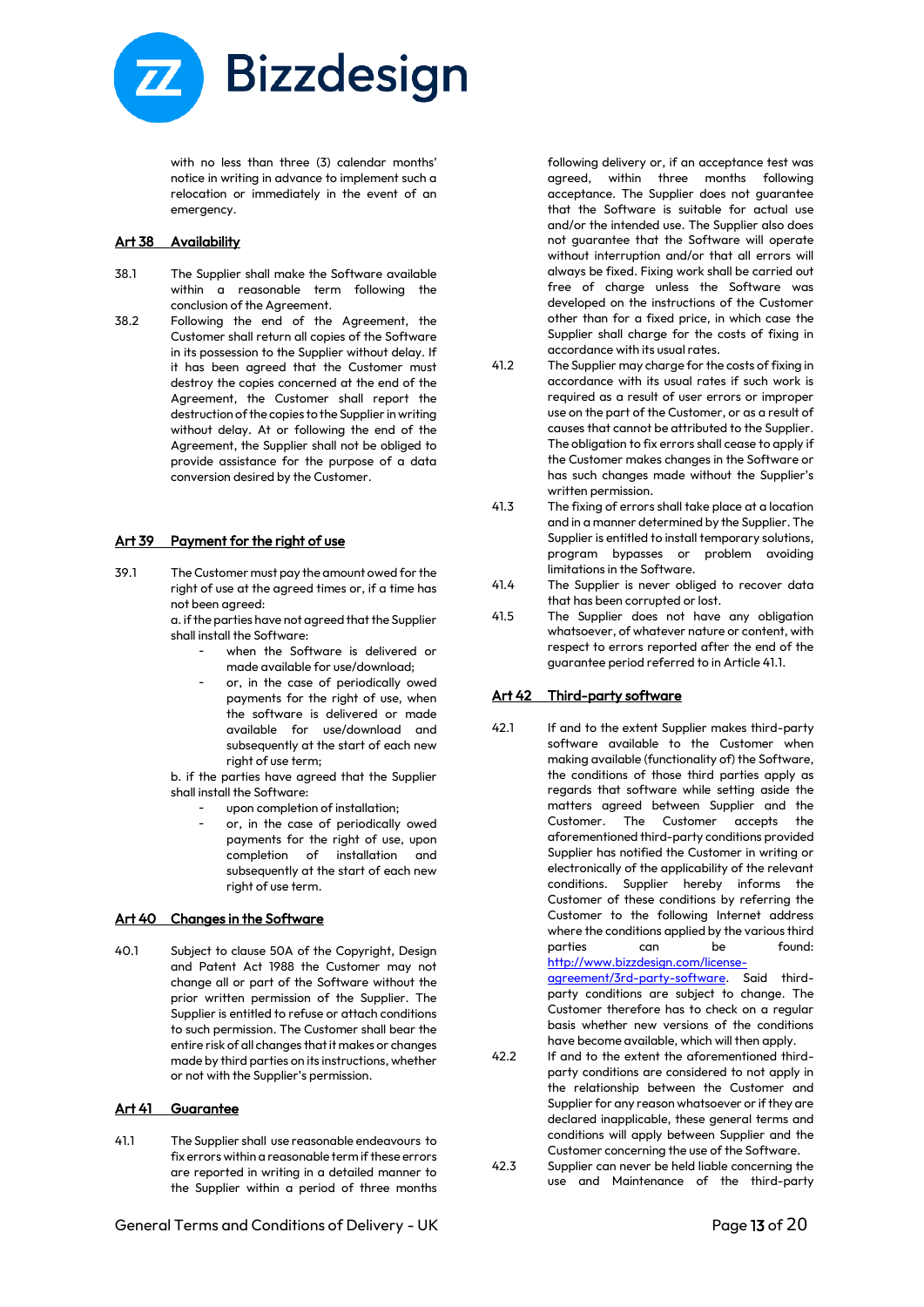

software in excess or in deviation from what applies in the relationship between Supplier and the relevant supplier of that Application.

# Chapter 5. Development of Software and websites

The provisions of this 'Development of Software and websites' chapter shall apply in addition to the general provisions and the provisions of the Provision of services' chapter if the Supplier designs and/or develops Software and/or a website for the Customer and possibly installs the Software and/or website.

#### Art 43 Specifications and development of Software/a website

- 43.1 If specifications or a design of the Software or website to be developed have not already been provided prior to the conclusion of the Agreement or are not provided when the Agreement is concluded, the parties shall in consultation specify, in writing, the Software or website to be developed and the manner in which the development is to be carried out.
- 43.2 The Supplier shall develop the Software and/or website with due care in accordance with the expressly agreed specifications or design and, if applicable, having regard to the project organisation, methods, techniques and/or procedures agreed in writing with the Customer. The Supplier may require that the Customer agree to the specifications or design in writing prior to commencement of the development work.
- 43.3 If the parties use a development method based on iterative design and/or development of the Software or parts of the Software or website or parts of the website (Scrum, for example), the parties shall accept that, at the start, the work shall not be performed on the basis of complete or fully detailed specifications, and also that specifications, which may or may not have been agreed on commencement of the work, may be changed, in consultation and with due observance of the project approach that forms part of the development method concerned, during the performance of the Agreement. During the performance of the Agreement, the parties shall make decisions in consultation regarding the specifications that shall apply in the subsequent phase of the project (a time box, for example) and/or in the subsequent, constituent development process. The Customer accepts the risk that the Software and/or the website may not necessarily meet all specifications. The Customer shall ensure that relevant end users permanently and actively contribute and cooperate with respect to, among other things, testing and (further) decision making, and that the contributions and cooperation of these end users is supported by the Customer's organisation. The Customer guarantees that the employees whom it deploys and who are appointed to key positions shall

have the decision making powers required for these positions. The Customer guarantees expeditiousness with respect to the progress related decisions that it must make during the performance of the Agreement. If the Customer fails to make clear progress related decisions in a timely manner in accordance with the project approach that forms part of the development method concerned, the Supplier shall be entitled, though not obliged, to make the decisions that it deems to be appropriate.

- 43.4 The provisions of Article 37.1, Articles 37.4 up to and including 37.8 and Article 41.1 shall not apply if the parties use a development method as referred to in Article 43.3. The Customer shall accept the Software and/or website in the state that it is in at the end of the last development phase ('as is, where is'). The Supplier shall not be obliged to fix errors after the last development phase unless otherwise agreed in writing.
- 43.4 In the absence of specific agreements on the matter, the Supplier shall commence the design and/or development work within a term that it deems reasonable following the conclusion of the Agreement.
- 43.5 If so requested, the Customer shall make it possible for the Supplier to perform work outside the usual working days and working hours at the office or location of the Customer.
- 43.6 The Supplier's performance obligations with respect to the development of a website do not include making a content management system available.
- 43.7 The Supplier's performance obligations do not include maintaining the Software and/or the website, and/or providing support to users and/or administrators of the Software and/or the website. If, contrary to the foregoing, the Supplier must also perform Maintenance work and/or provide support, the Supplier may require that the Customer enter into a separate, written contract for the purpose. The Supplier shall charge for this work in accordance with the Supplier's usual rates.

#### Art 44 Delivery, installation and acceptance

- 44.1 The provisions of Article 35 concerning delivery and installation apply *mutatis mutandis*.
- 44.2 Unless, pursuant to the Agreement, the Supplier must host the Software and/or website on its own computer system for the Customer, the Supplier shall deliver the website to the Customer on a data carrier and in a form determined by the Supplier, or shall make the Software and/or website available to the Customer online.
- 44.3 The provisions of Article 37 of these General Terms and Conditions concerning acceptance apply mutatis mutandis.

#### Art 45 Right of use

45.1 The Supplier shall make the Software and/or website developed on the instructions of the Customer and any associated user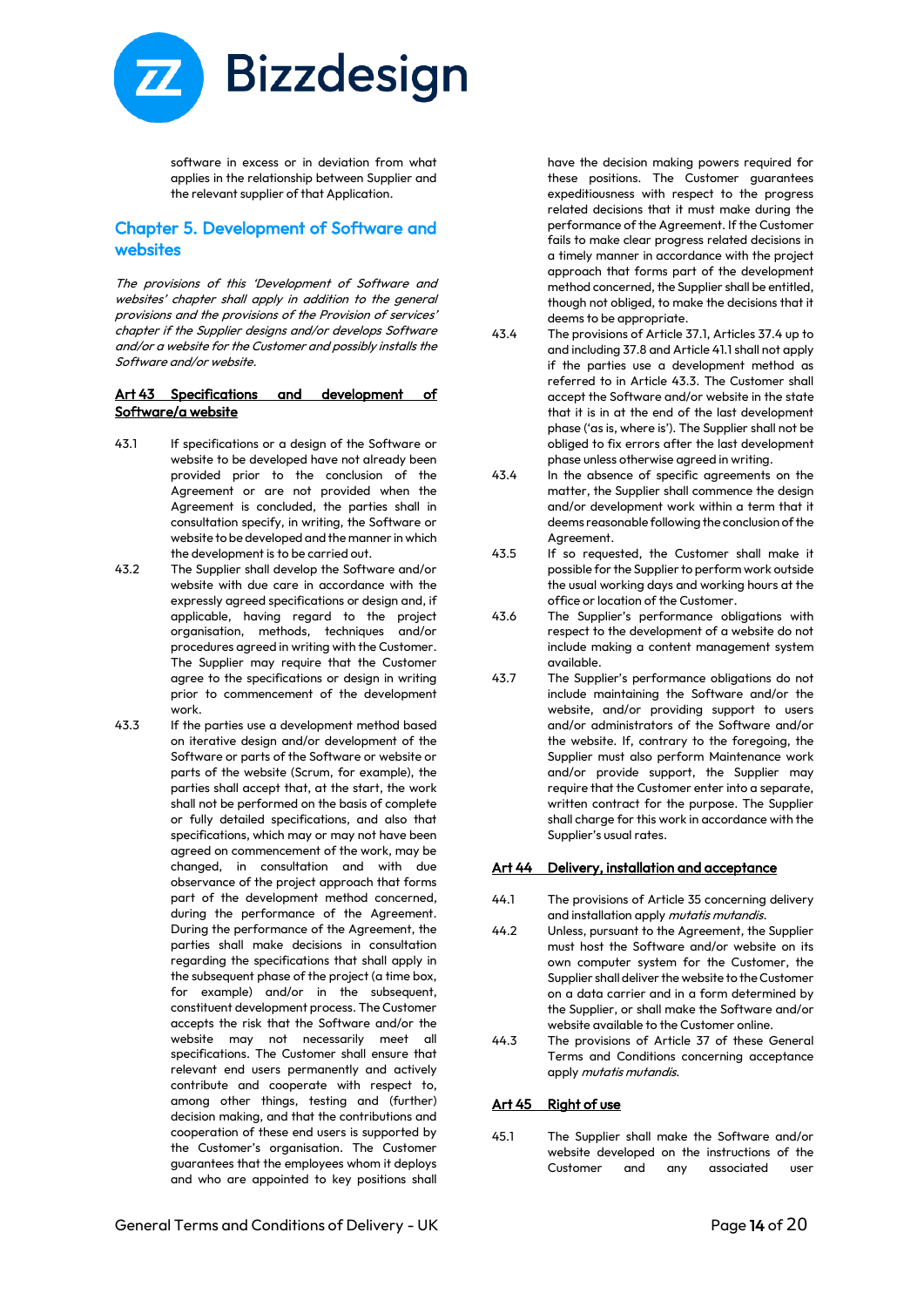

documentation available to the Customer for use.

- 45.2 The source code of the Software and the technical documentation prepared during development of the Software shall only be made available to the Customer if this has been agreed in writing, in which case the Customer shall be entitled to make changes to the Software.
- 45.3 The Supplier is not obliged to make available the support Software and program or data libraries required for the use and/or Maintenance of the Software.
- 45.4 The provisions of Article 34 concerning right of use and restrictions on use apply mutatis mutandis.
- 45.5 No restrictions on use of the Software and/or website shall apply to the Customer, contrary to the stipulation of Article 45.4, only if the content of the written Agreement expressly shows that all design and development costs shall fully and exclusively be borne by the Customer.

#### Art 46 Payment

- 46.1 In the absence of an agreed payment schedule, all amounts that relate to the design and development of Software and/or websites shall be payable each calendar month in arrears.
- 46.2 The price for the development work includes the payment for the right to use the Software or website during the term of the Agreement.
- 46.3 The payment for the development of the Software does not include a payment for support Software and program and data libraries, and any installation services and any modification and/or Maintenance of the Software required by the Customer. The payment also does not include the provision of support to users of the Software.

#### Art 47 Guarantee

- 47.1 The provisions of Article 41 concerning the guarantee apply mutatis mutandis.
- 47.2 The Supplier does not guarantee that the website that it has developed functions well with all (new versions of) web browser types and possibly other Software. The Supplier also does not guarantee that the website functions well with all types of equipment.

# Chapter 6. Software Maintenance and support

The provisions of this 'Software Maintenance and support' chapter shall apply in addition to the general provisions of these general terms and conditions and the provisions of the 'Provision of services' chapter if the Supplier performs services in the field of Software maintenance and support in the use of Software.

#### Art 48 Support and Maintenance services

48.1 If agreed, the Supplier shall perform Maintenance work with respect to the Software specified in the Agreement. The Maintenance

obligation includes fixing errors in the Software within the meaning of Article 37.3 and, exclusively if agreed in writing, making new versions of the Software available in accordance with Article 50.

- 48.2 The Customer must report errors discovered in the Software in detail. Following receipt of the report, the Supplier shall strive to the best of its ability to fix errors and/or implement improvements in later, new versions of the Software in accordance with its usual procedures. Depending on the urgency and the Supplier's version and release policy, the results shall be made available to the Customer in a manner and within a term determined by the Supplier. The Supplier is entitled to install temporary solutions, program bypasses or problem avoiding limitations in the Software. The Customer shall itself install, organise, parameterise and tune the corrected Software or the new version of the Software made available, and, if necessary, modify the equipment and operating environment used.
- 48.3 The provisions of Articles 41.3 and 41.4 apply.
- 48.4 If the Supplier performs Maintenance work online, the Customer shall promptly ensure that a proper infrastructure and network facilities are in place.
- 48.5 The Customer shall extend the cooperation required by the Supplier in the context of Maintenance, including temporarily ceasing use of the Software and making a backup of all data.
- 48.6 If the Maintenance work relates to Software that was not supplied to the Customer by the Supplier, the Customer, if the Supplier believes this is necessary or desirable for the Maintenance work, shall make the source code and the technical (development) documentation of the Software, including data models, designs, change logs and the like, available. The Customer guarantees that it is entitled to make the aforementioned items available. The Customer grants the Supplier the right to use and change the Software, including the source code and technical (development) documentation, in the context of performing the agreed Maintenance work.
- 48.7 The Maintenance work performed by the Supplier does not affect the Customer's own responsibility for managing the Software, including checking the settings and the way in which the results arising from operating the Software are used. The Customer shall itself install, organise, parameterise and tune the Software and support Software required and, if necessary, modify the equipment, other Software and support Software and operating environment used in this regard, and effect the interoperability that it desires.
- 48.8 The Customer is obliged to comply strictly at all times with the documentation, regulations and instructions made available by Supplier. The right to Support and Maintenance lapses if the Customer fails to do so. In such cases, Supplier can provide Support and Maintenance to the Customer as yet against Supplier's rates that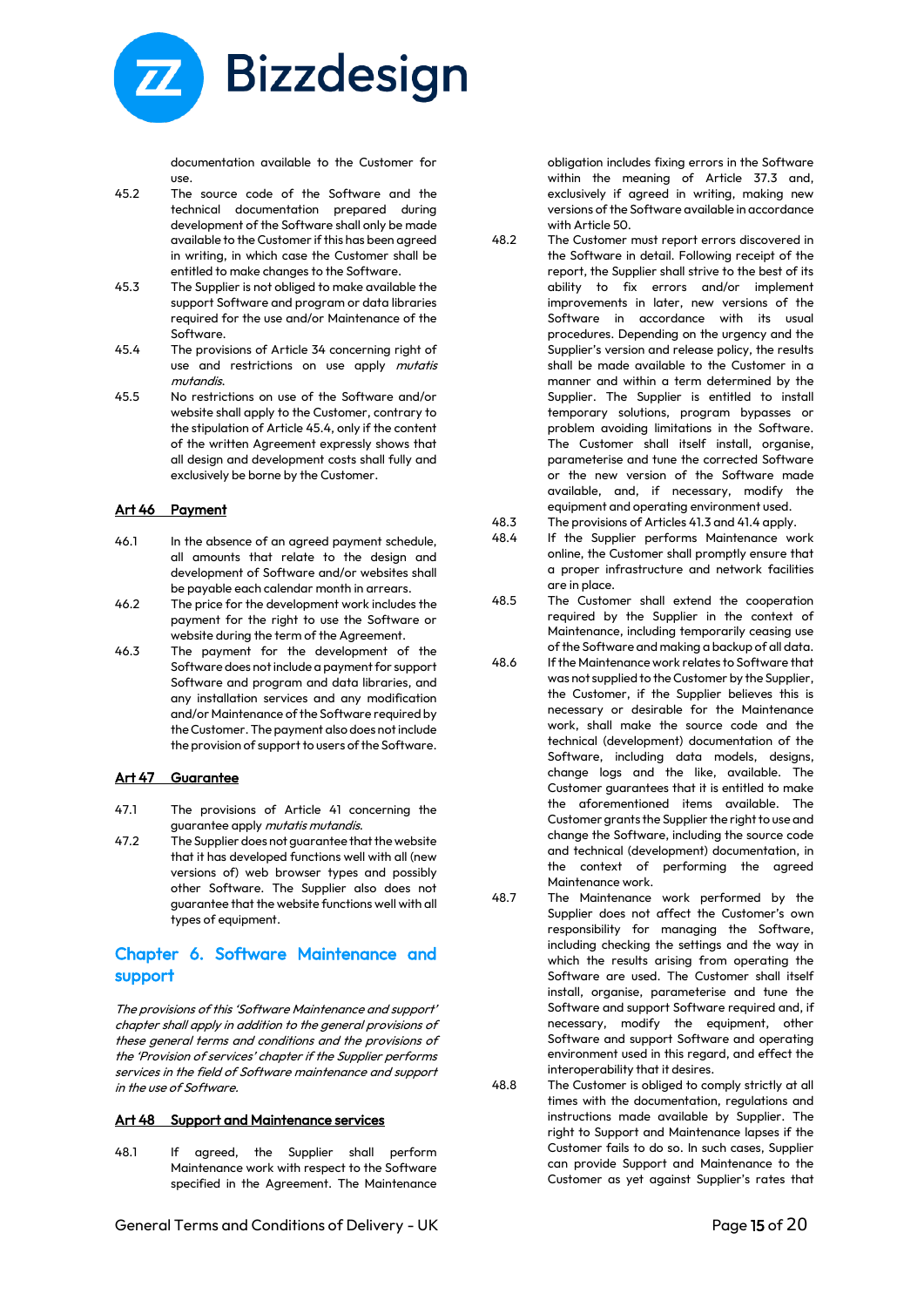

apply at that time. Once the Customer complies with the requirements again, Support can be provided again on the basis of the underlying agreement.

- 48.9 Any obligation on the part of Supplier to provide Support and Maintenance lapses if the Customer makes changes or has changes made to the Software without the approval of Supplier.
- 48.10 In the event changes are caused by a disease (such as a virus, logic bomb, Trojan horse etc.) Supplier will provide Support and Maintenance in accordance with the underlying agreement, however. This will take place against Supplier's rates that apply at that time.
- 48.11 Supplier can provide Support, Maintenance or other services that have not been agreed expressly, to the Customer if it expressly commits that it will do so. This will take place against Supplier's rates that apply at that time.
- 48.12 If the services provided by the Supplier under the Agreement include the provision of support to users and/or administrators of the Software, the Supplier shall provide, by telephone or email, advice on the use and functioning of the Software specified in the Agreement. The Supplier may set conditions with respect to the qualifications and the number of persons eligible for support. The Supplier shall handle properly substantiated requests for support within a reasonable term in accordance with its usual procedures. The Supplier does not guarantee the accuracy, completeness or timeliness of replies or the support offered. Support services shall be performed on working days during the Supplier's usual business hours.
- 48.13 If the services provided by the Supplier under the Agreement include the provision of standby services, the Supplier shall ensure that one or more staff members are available on the days and during the times specified in the Agreement. The Customer shall in this case be entitled in the event of urgency to call in the support of staff members on standby if there is a serious malfunction in the operation of the Software. The Supplier does not guarantee that all malfunctions will be repaired speedily.
- 48.14 The Maintenance and other agreed services as referred to in this chapter shall be performed as from the date on which the Agreement is concluded, unless the parties have agreed otherwise in writing.

#### Art 49 Location of support and Maintenance

- 49.1 Support, Maintenance or other activities are performed at Supplier's location or by means of Remote Support. Activities will only be performed at the Customer's location if there is no other option.
- 49.2 The Customer is obliged to cooperate as much as possible in the Support provided by Supplier and to deliver the required materials and information. For this purpose, the Customer is required to save the logging reports and to allow Supplier to inspect these and to provide copies thereof upon request.

49.3 If Supplier declares that it is willing to do so, it may assess documents or files sent to it by the Customer and issue advice in respect thereof. This takes place for the risk of the Customer, however. Any liability on the part of Supplier is excluded in this connection. The aforementioned activities may be performed against payment if Supplier indicates this. Supplier's rates that apply at that time will apply if that is the case.

#### Art 50 New versions of Software

- 50.1 Maintenance shall include making new versions of the Software available only if and insofar as this has been agreed in writing. If Maintenance includes making new versions of the Software available, they shall be made available at the Supplier's discretion.
- 50.2 Three months after an improved version has been made available, the Supplier shall no longer be obliged to fix errors in the previous version and to provide support and/or perform Maintenance work with respect to a previous version.
- 50.3 The Supplier may require that the Customer enter into a further written Agreement with the Supplier for a version with new functionality and that a further payment be made for this this version. The Supplier may incorporate functionality from a previous version of the Software in unaltered form, but does not guarantee that each new version includes the same functionality as the previous version. The Supplier is not obliged to maintain, modify or add certain features or functionalities of the Software specifically for the Customer.
- 50.4 The Supplier may require that the Customer modify its system (equipment, Software and the like) if doing so is necessary for the proper functioning of a new version of the Software.

# Art 51 Payment

- 51.1 In the absence of an expressly agreed payment schedule, all amounts that relate to the Maintenance of the Software and the other services as referred to in this chapter and laid down in the Agreement shall be payable each calendar month in advance.
- 51.2 Amounts relating to the Maintenance of the Software and the other services as referred to in this chapter and laid down in the Agreement shall be payable from the moment of commencement of the Agreement. The payment for Maintenance and other services shall be due regardless of whether or not the Customer is using the Software or exercising the option of Maintenance or support.

# Chapter 7. Advice and consultancy

The provisions of this 'Advice and consultancy' chapter shall apply in addition to the general provisions of these general terms and conditions and the provisions of the 'Provision of services' chapter if the Supplier provides services in the field of advice and consultancy.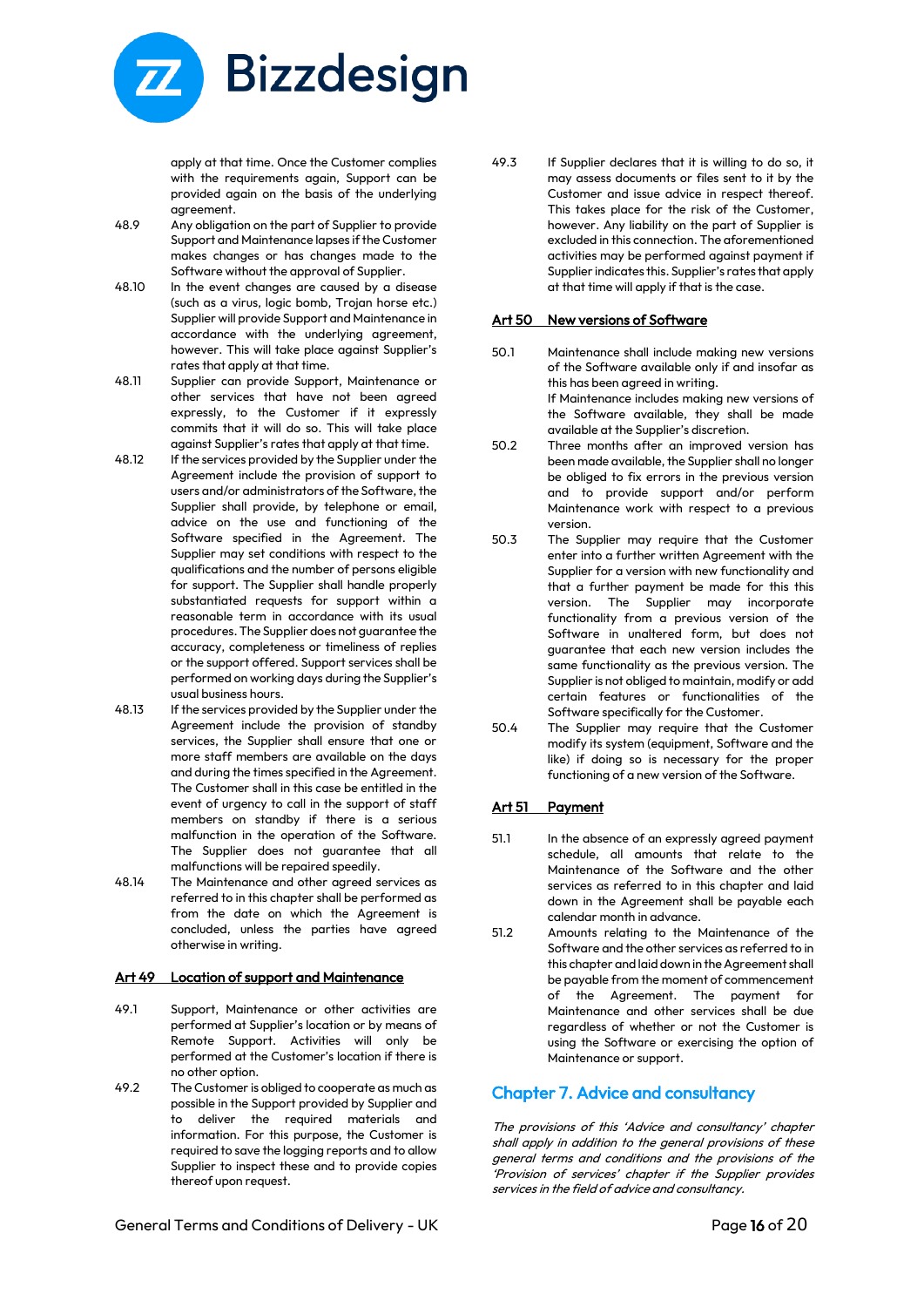

#### Art 52 Performance of advisory and consultancy services

- $52.1$ Supplier offers Certification and Consultancy in line with the Software.
- 52.2 Providing Certification is exclusively reserved for Supplier. The Customer is not allowed to provide or receive from a third party Certification concerning Supplier's Software.
- 52.3 The completion time of an assignment in the field of advice and consultancy depends on various factors and circumstances, such as the quality of the data and information provided by the Customer and the cooperation of the Customer and relevant third parties. Unless otherwise agreed in writing, therefore, the Supplier shall not commit to an assignment completion time in advance.
- 52.4 The Supplier's services shall only be performed on the Supplier's usual working days and during the Supplier's usual business hours.
- 52.5 The use that the Customer makes of advice and/or a consultancy report issued by the Supplier shall always be at the Customer's risk. The onus to prove that the advisory and consultancy services or the way in which they are performed are not in conformance with that which has been agreed in writing or may be expected from a competent supplier acting reasonably is entirely on the Customer, without prejudice to the Supplier's right to furnish evidence to the contrary through all means.
- 52.6 Without the Supplier's prior written permission, the Customer may not disclose the Supplier's way of working, methods and techniques and/or the content of the Supplier's advice or reports to third parties. The Customer may not provide the Supplier's advice or reports to a third party or otherwise make the Supplier's advice or reports public.

#### Art 53 Reporting

53.1 The Supplier shall periodically inform the Customer, in the manner agreed in writing, about the performance of the work. The Customer shall inform the Supplier in advance and in writing about circumstances of importance or circumstances that could be of importance to the Supplier, including but not limited to the manner of reporting, the issues to be addressed, the Customer's prioritisation, the availability of resources and personnel of the Customer, and special facts or circumstances or facts or circumstances of which the Supplier is possibly unaware.

The Customer shall ensure that the information provided by the Supplier is further disseminated and noted within the Customer's organisation and that it is assessed partly on the basis of this inspection, and shall inform the Supplier about this inspection and assessment.

# Art 54 Payment

54.1 In the absence of an expressly agreed payment schedule, all amounts that relate to the services provided by the Supplier as referred to in this chapter shall be payable each calendar month in arrears.

# Chapter 8. Secondment services

The provisions of this 'Secondment services' chapter shall apply in addition to the general provisions of these general terms and conditions and the provisions of the 'Provision of services' chapter if the Supplier makes one or more of its employees available to work under the management and supervision of the Customer.

#### Art 55 Secondment services

- 55.1 The Supplier shall make the employee specified in the Agreement available to perform work under the management and supervision of the Customer. The results of the work are at the Customer's risk. Unless otherwise agreed in writing, the employee shall be made available to the Customer for 40 hours a week during the Supplier's usual working days.
- 55.2 The Customer may only deploy the employee made available to perform work other than the agreed work if the Supplier has agreed to the performance of that other work in advance and in writing
- 55.3 The Customer may only second the employee made available to a third party for the purpose of performing work under the management and supervision of that third party if this has expressly been agreed in writing.
- 55.4 The Supplier shall endeavour to ensure that the employee made available remains available to perform work for the duration of the Agreement during the agreed days, except in the event of illness or if the employee leaves the Supplier's employment. Also if the Agreement has been entered into with a view to performance by one particular person, the Supplier shall always be entitled to replace this person with one or more persons who have the same qualifications.
- 55.5 The Customer shall be entitled to request that the employee made available be replaced (i) if the employee made available demonstrably fails to meet the expressly agreed quality requirements and the Customer makes this known to the Supplier, with substantiation, within three working days following commencement of the work, or (ii) in the event of prolonged illness on the part of the employee made available or if the employee leaves the Supplier's employment. The Supplier shall handle such a request without delay as a matter of priority. The Supplier does not guarantee that replacement is always possible. If replacement is not possible or is not possible promptly, the Customer's rights with respect to further performance of the Agreement shall cease to have effect, as shall all claims of the Customer due to non-performance of the Agreement. The Customer's payment obligations with respect to the work performed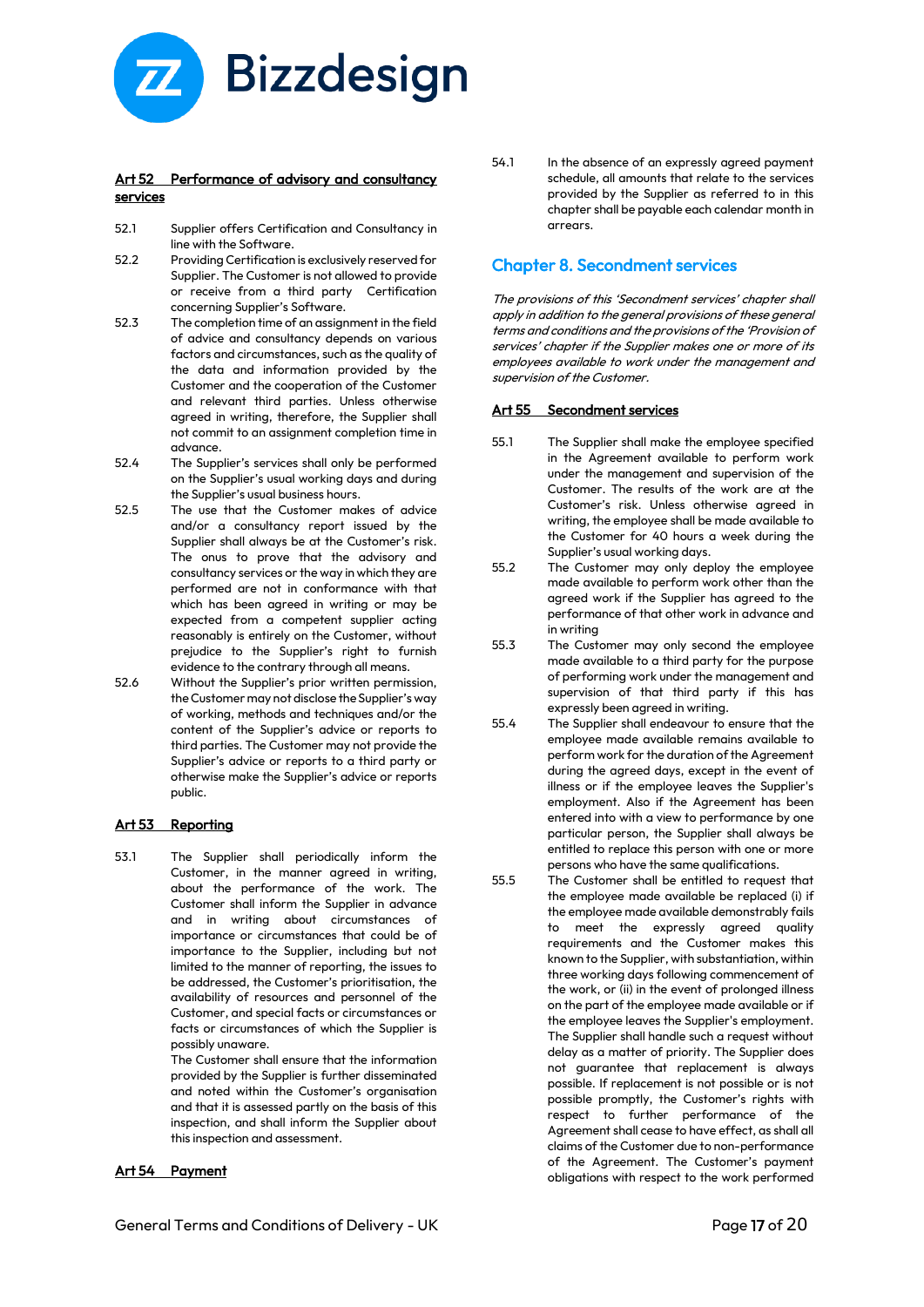

shall continue to apply fully. For the avoidance of doubt the Supplier shall arrange temporary cover when an employee is on annual leave.

#### Art 56 Term of the secondment contract

56.1 In derogation from the provisions of Article 7 of these General Terms and Conditions, if nothing has been agreed between the parties regarding the term of secondment, the secondment contract shall be open ended, in which case a notice period of one calendar month following any initial term shall apply for each party. Notice of termination must be given in writing.

#### Art 57 Length of the working week, working hours and working conditions

- 57.1 The working hours, rest periods and length of the working week of the employee made available shall be the same as the Customer's usual working hours, rest periods and length of the working week. The Customer guarantees that the working hours, rest periods and length of the working week are in compliance with relevant legislation and regulations.
- 57.2 The Customer shall inform the Supplier about an intended temporary or permanent closure of its company or organisation.
- 57.3 The Customer is obliged towards the Supplier and the employee made available to comply with relevant legislation and regulations pertaining to workplace safety and working conditions.

#### Art 58 Overtime pay and travel time

- 58.1 If, on the instructions or at the request of the Customer, the employee made available works more hours per day than the agreed or usual number of working hours or works on days other than the Supplier's usual working days, the Customer shall owe the agreed overtime rate for these hours or, in the absence of an agreed overtime rate, the Supplier's usual overtime rate. If so requested, the Supplier shall inform the Customer about the current overtime rates.
- 58.2 Costs and travel time shall be charged to the Customer in accordance with the Supplier's usual rules and standards. If so requested, the Supplier shall inform the Customer about the usual rules and standards in place for the purpose.

#### Art 59 Recipients' liability and other liability

59.1 The Supplier shall ensure that amounts payable in relation to the employee made available under the Agreement with the Customer in terms of payroll tax, social insurance contributions and turnover tax are paid on time and in full. The Supplier indemnifies the Customer against any and all claims of the tax authorities or agencies tasked with implementing social insurance legislation pursuant to the Agreement with the Customer, subject to the condition that the Customer immediately informs the Supplier in writing about the existence and content of the

claim and leaves the settlement of the claim, including any arrangements made in this regard, entirely to the Supplier. The Customer shall provide the powers of attorney and information required to the Supplier and assist the Supplier to defend itself, if necessary in the name of the Customer, against such claims.

59.2 The Supplier does not accept any liability for the quality of the results produced by work performed under the management and supervision of the Customer.

# Chapter 9. Education and training

The provisions of this 'Education and training' chapter shall apply in addition to the general provisions of these general terms and conditions and the provisions of the 'Provision of services' chapter if the Supplier provides services, under whatever name and in any manner whatsoever (for example in electronic form), in the field of education, training, workshops, seminars and the like (hereinafter referred to as 'training course').

#### Art 60 Performance of training services

- 60.1 Supplier offers Training in line with the Software.
- Providing Training is exclusively reserved for Supplier. The Customer is not allowed to provide or receive from third parties Training concerning Supplier's Software. Supplier has the right to have its own employees trained by its employees.

#### Art 61 Registration and cancellation

- 61.1 A course must be registered for in writing. Registration is binding following its confirmation by the Supplier.
- 61.2 The Customer is responsible for the choice and suitability of the training course for the participants. A lack of prior knowledge on the part of a participant does not affect the Customer's obligations under the Agreement. The Customer may replace a training course participant with another participant with the Supplier's prior written permission.
- 61.3 If, in the opinion of the Supplier, the number of registrations is a reason for doing so, the Supplier shall be entitled to cancel the training course, to combine it with one or more training courses or provide it at a later date. The Supplier reserves the right to change the location of the training course. The Supplier is entitled to change the training course in organisational terms and in terms of content.
- 61.4 The consequences of cancellation of participation in a training course by the Customer or participants are governed by the Supplier's usual rules. A cancellation must always be effected in writing prior to the training course or the part of the training course concerned. Cancellation or non-attendance does not affect the Customer's obligations under the Agreement.

#### Art 62 Provision of the training course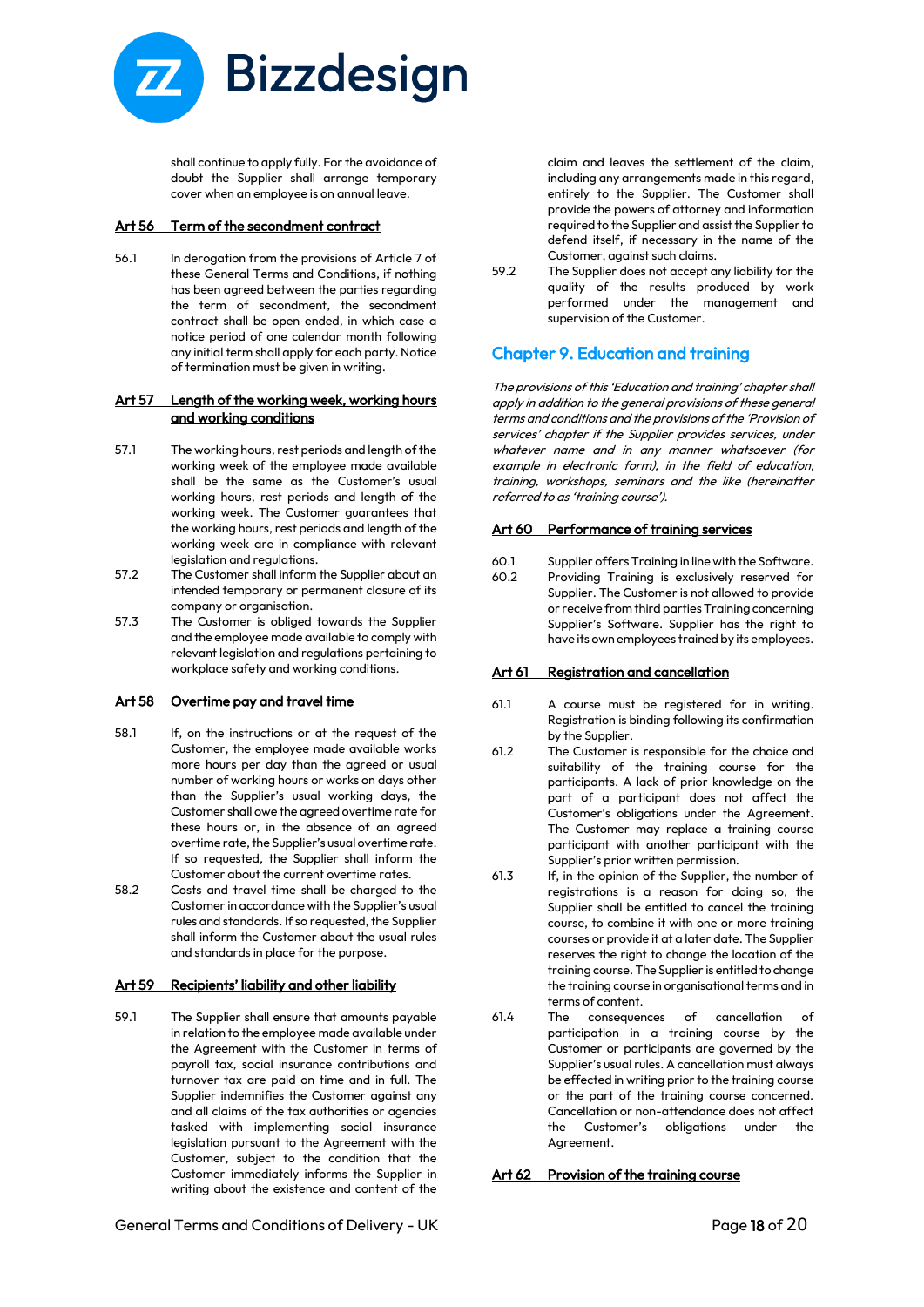

- 62.1 The Customer accepts that the Supplier determines the content and depth of the training course.
- 62.2 The Customer shall inform the participants about the obligations under the Agreement and the rules of conduct and other rules prescribed by the Supplier for participation in the training course, and shall ensure compliance with these obligations and rules.
- 62.3 If the Supplier uses its own equipment or Software to provide the training course, it does not guarantee that this equipment or Software is free of errors and will function without interruption.

If the Supplier provides the training course at the Customer's location, the Customer shall ensure the availability of properly operating equipment and Software.

- 62.4 Administering an examination or test does not form part of the Agreement.
- 62.5 The Customer shall owe a separate payment for the documentation, training materials or training resources made available or produced for the training course.

The preceding stipulation also applies to any certificates of training or copies of such certificates.

62.6 If the training course is provided on the basis of e-learning, the provisions of the 'Software as a Service (SaaS)' chapter shall apply mutatis mutandis to the greatest extent possible.

#### Art 63 Price and payment

63.1 The Supplier may require that the Customer pay the amounts owed prior to the start of the training course.

The Suppler may exclude participants from the training course if the Customer fails to ensure payment on time, without prejudice to the other rights of the Supplier.

63.2 Unless the Supplier has expressly indicated that the training course is exempt from VAT within the meaning of the Value Added Tax Act 1994, the Customer shall also owe VAT on the payment. The Supplier shall be entitled to adjust its prices following the conclusion of the Agreement in the event of a change in the VAT regime for training courses established under or pursuant to the law.

# Chapter 10. Hosting

The provisions of this 'Hosting' chapter shall apply in addition to the general provisions of these general terms and conditions and the provisions of the 'Provision of services' chapter if the Supplier provides services, under whatever name, in the field of hosting and related services.

#### Art 64 Hosting services

64.1 The Supplier shall provide the hosting services agreed with the Customer in the Customer specification.

- 64.2 If the Customer specification requires the Supplier to provide disk space of equipment available, the Customer shall not exceed the agreed disk space. The Agreement shall include making disk space available on a server specifically reserved for the Customer only if this has been expressly agreed in writing. All use of disk space, data traffic and other loading of systems and infrastructure shall be limited to the maximums agreed between the parties. The data traffic that is not used by the Customer in a given period may not be transferred to a subsequent period. If the agreed maximums are exceeded, the Supplier shall charge an additional amount in accordance with the usual rates.
- 64.3 The Customer is responsible for management, including checking the settings, and use of the hosting service, and the way in which the results of the service are used. In the absence of specific agreements on the matter, the Customer shall itself install, organise, parameterise and tune the Software and support Software required and, if necessary, modify the equipment, other Software and support Software and operating environment used in this regard, and effect the interoperability that it desires. The Supplier is not obliged to perform data conversion.
- 64.4 The Agreement's objects shall include the provision or making available of backup, contingency and recovery services only if this has been expressly agreed in writing.
- 64.5 The Supplier may temporarily put all or part of the hosting service out of operation for preventive, corrective or Adaptive maintenance. The Supplier shall not allow the period during which the service is out of operation to last longer than necessary and shall ensure if possible that this period occurs outside office hours, and, according to circumstances, have this period commence following consultation with the Customer.
- 64.6 If, pursuant to the Agreement, the Supplier performs services for the Customer with respect to a domain name, such as the application, extension or sale or transfer to a third party, the Customer must observe the rules and working method of the body or bodies concerned. If so requested, the Supplier shall provide a written copy of the aforementioned rules to the Customer. The Supplier expressly does not accept any responsibility for the accuracy and timeliness of the provision of services or achievement of the results intended by the Customer. The Customer must pay all costs associated with the application and/or registration in accordance with the agreed rates or, in the absence of agreed rates, the Supplier's usual rates. The Supplier does not guarantee that a domain name desired by the Customer will be granted to the Customer.

#### Art 65 Notice and Take Down

65.1 The Customer shall at all times act with due care and lawfully towards third parties, particularly